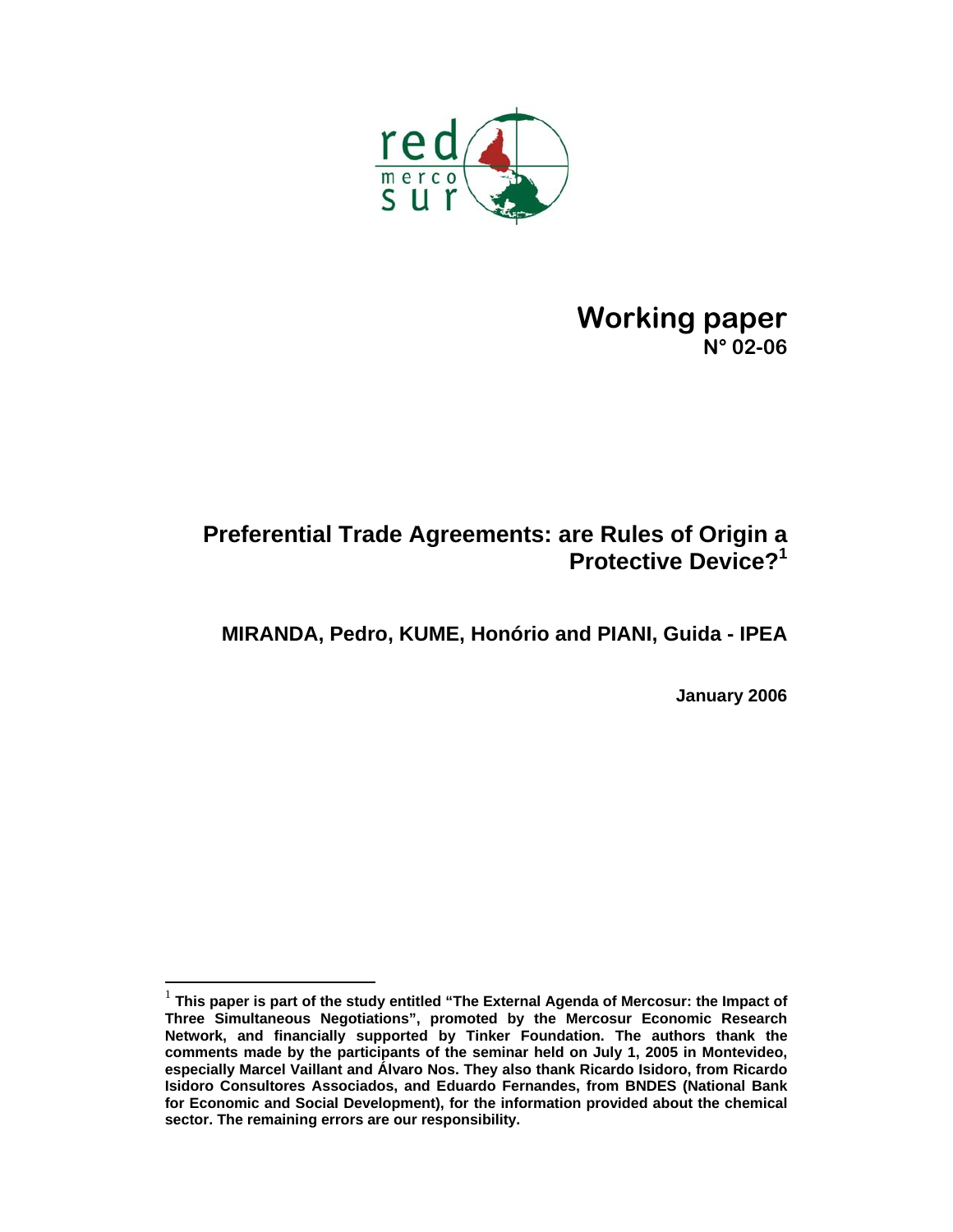## **1. INTRODUCTION**

The establishment of special trading relationships involving a certain degree of preference for specific partners usually implies proving the origin of the products included in those concessions by meeting certain conditions. These conditions constitute the rules of origin (RoO) – a set of rules that permits determining whether a product is originating or non-originating in the area.

Thus, when preferential trade agreements are established, the RoO define the conditions under which an importing country may consider a product as originating from an exporting member of the economic bloc and, consequently, have a special and discriminatory treatment in relation to those from other countries. These rules are adopted in order to prevent the extension of the concession to other products and/or countries that do not benefit from the preferential treatment.

In the case of free trade areas (FTA), where member countries keep their own external tariffs, the access of goods from a third country would be feasible by importing through the member country with the lowest tariff; from this moment on, its circulation would be allowed all over the FTA territory and new tariffs would not be imposed.

In the case of a customs union, in which member countries share a common external tariff (CET), this transshipment of goods is ineffective, unless it takes place in a transition period in which different rates for specific products still prevail. This is the case of Mercado Común del Sur (Mercosur), which, ten years after the implementation of the Treaty of Ouro Preto, remains as an imperfect customs union.

The main objective of RoO is to assure that products granted the preferential treatment in a FTA really originate in the associated countries. The eligibility for the FTA concessions requires the compliance with certain conditions as, for example, a minimum regional content, particularly benefiting the local producers of intermediate goods and inputs. RoO can also work as non-tariff barriers, offering a higher level of protection to some productive sectors, such as the automobile industry, under both the North American Free Trade Agreement (Nafta) and Mercosur.

This paper has two main objectives. The first one is to evaluate the possible restrictive effects of RoO regimes, through the comparison of three different trade agreements – namely, the Nafta, the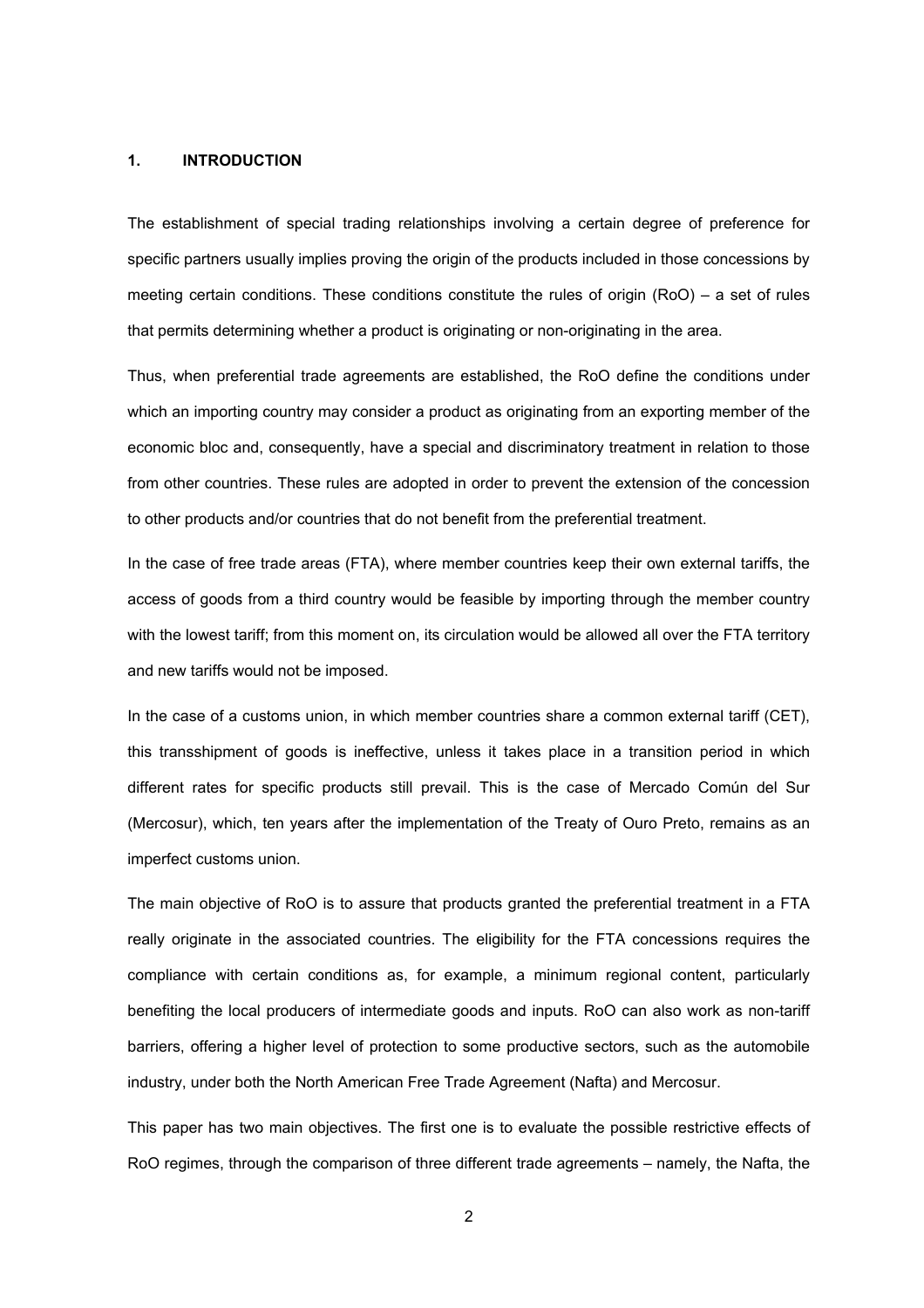European General System of Preference (EU-GSP) and Mercosur. As second goal, it will be assessed the direct relationship between the role played by the RoO and that of the import tariff rate structure. As it will be investigated later on, more restrictive RoO may be reinforcing and even replacing tariff protection.

The remainder of the paper is divided into three more sections. Section 2 describes the most important features of the RoO and theoretically shows their potential to increase the production costs and, consequently, to reduce trade. This possibility is associated with the stringency of the regime adopted, which is examined for the three cases mentioned above in Section 3. Information on import tariffs is added to the obtained results in order to test the hypothesis of a positive correlation between them. Section 4 summarizes the conclusions of the paper.

#### **2. RULES OF ORIGIN**

 $\overline{a}$ 

## **2.1 RULES OF ORIGIN AND THEIR MAIN COMPONENTS**

Discriminatory RoO are based on two basic criteria: "wholly-obtained or produced" and a "substantial transformation" of the product.

The first one requires the commodities to be entirely grown, harvested or extracted from the soil of a member country of the preferential trade area (PTA) and is mainly applicable to live animals (born and bred in the territory of the country), raw foodstuff and mineral products.

The most frequently used criterion of substantial transformation is much more complex and its definition relies on the matching of four conditions, which may be demanded singly or in combination with each other.

The first one requires the product to undergo a change in its tariff classification (CTC),<sup>5</sup> either from a tariff item (8-10 digits) to another subheading (6 digits) or from a subheading to another heading

<sup>5</sup> As a rule, in the Harmonized System (HS) classification, in the chapter (two digits), products are listed according to their degree of processing, changing from six digits at the subheading level to four digits at the heading level. In addition, the order of chapters has been also organized following a similar procedure.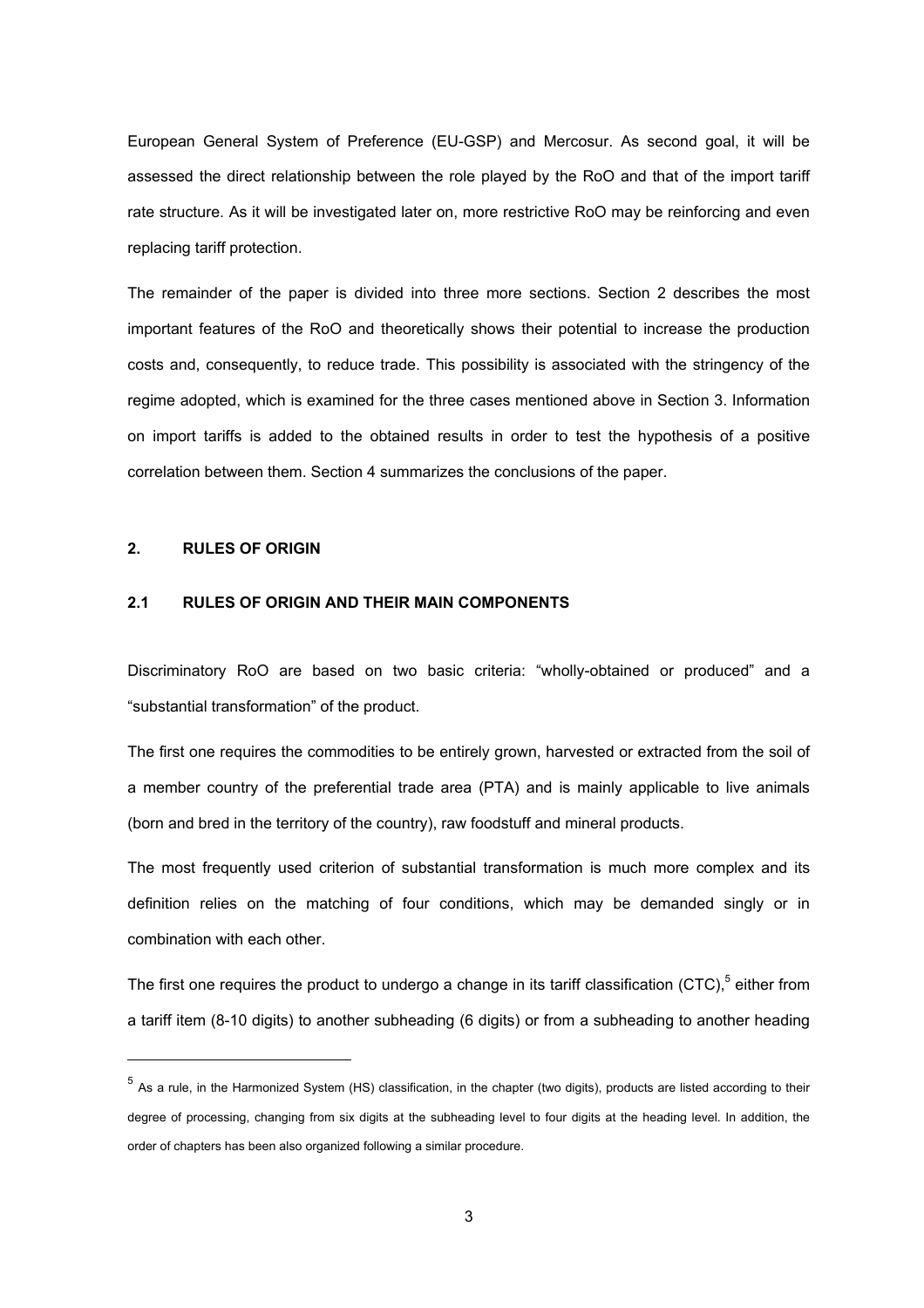(4 digits) or yet to another chapter (2 digits). In summary, the purpose is to prevent the mere assembly of components to characterize an "originating" product.

The second criterion consists in establishing some exceptions, usually prohibiting the use of certain non-originating components (imported from outside the PTA).

The third criterion refers to the obligation that certain productive processes – or "technical requirements" – must be performed within the PTA.

The fourth criterion actually underlies the previous ones and requires the product to acquire a value content (VC), which specifies a minimum percentage value that must be added in the exporting member country<sup>6</sup>. Such value can be expressed as: a) a minimum regional value content (RVC); b) a minimum difference between the value of the final good and the costs of imported inputs (or import content); c) a minimum value of originating parts.

According to Estevadeordal and Suominen (2003), the requirement of a CTC of a product is the most frequent one in preferential or free trade agreements. In many of them, it is offered the possibility of choosing, for example, between a change of chapter (CC) and a change of subheading (CSH) together with a certain RVC.

The administrative costs imposed by the RoO are certainly high due to the obligation of certification, almost always involving both public and private spheres.<sup>7</sup> However, there is little empirical evidence regarding the costs of documentation of origin requirements.<sup>8</sup>

In addition to administrative costs, RoO may result in losses in terms of trade between countries under an PTA, since they cause an increase in the costs of production of inputs for the producers of final goods in that area, as shown next.

 $6$  The value content can also be defined in physical terms.

 $<sup>7</sup>$  Nafta is an exception, since only a self-certification is required.</sup>

<sup>&</sup>lt;sup>8</sup> Koskinen's estimates are the most widely cited, in which administrative costs for Finnish exporters under the European Free Trade Agreement (EFTA) vary between 1.4% and 5.7% of the export value.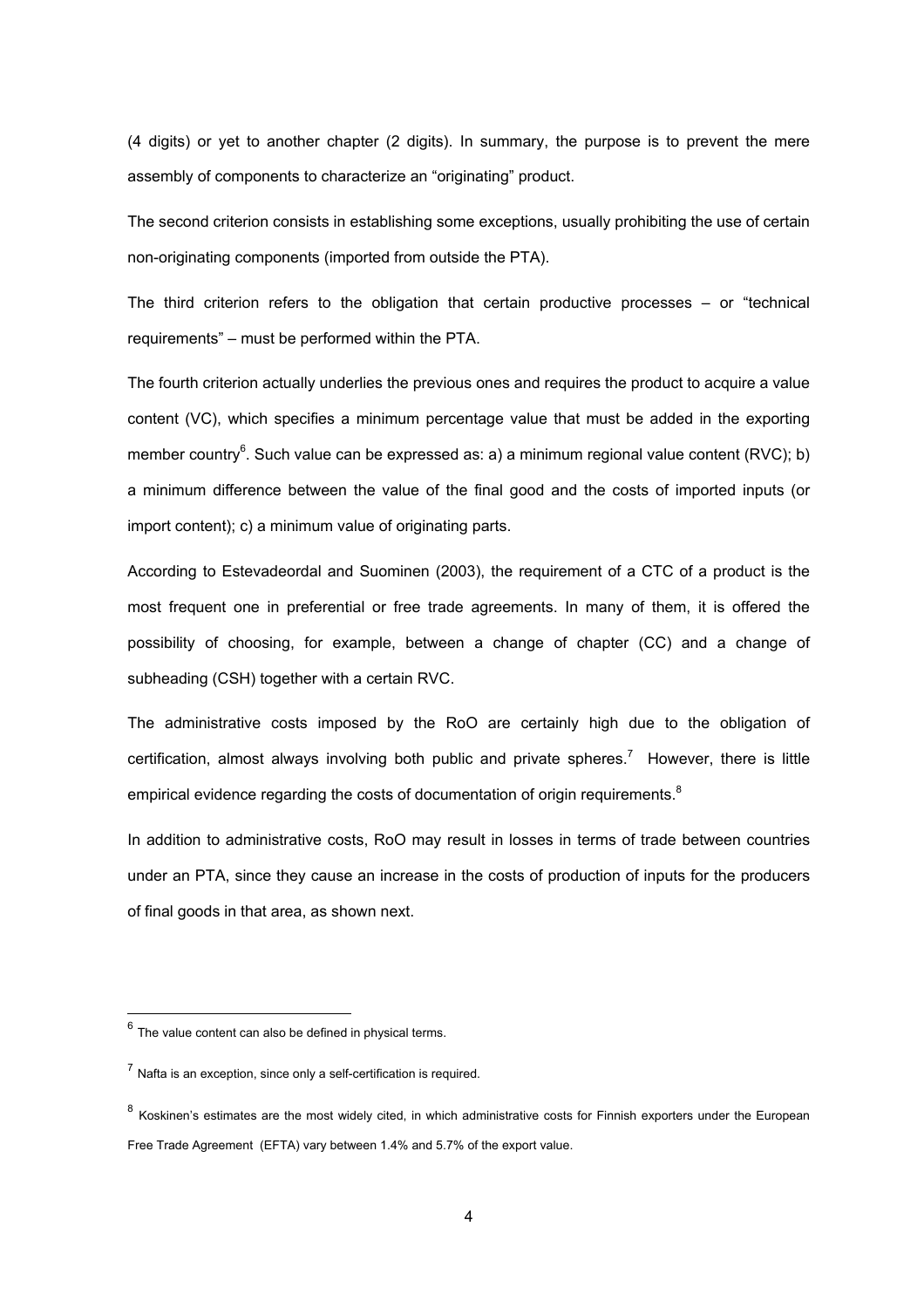## **2.2 IMPACTS ON PRODUCTION COSTS**

Krishna (2005) analyzes the effects of RoO on production costs, illustrated by an RVC requirement. Figure 1 shows the unit iso-quant resulting from the combination of regional (R) and imported (M) inputs. <sup>9</sup> At the prices of R and M, firms choose point Z, in which the proportion of those inputs (R1/M1) equals  $\alpha_1$ . The introduction of an RVC will lead to the selection of the quotient (R2/M2) in which  $\alpha_2 > \alpha_1$  and, consequently, the costs (CT) will no longer be minimized with the input mix at Z, but instead at X. This implies a change from  $CT_1$  to  $CT_2$ , where  $CT_2 > CT_1$ .

## Figure 1



**COSTS RESULTING FROM A RULE OF ORIGIN (REGIONAL CONTENT)** 

Source : Adapted from Krishna (2005)

 $9$  Regional input is the one that is produced in a member country of an economic bloc, whereas imported input is the one produced outside this bloc. Since RoO specify constraints that must be met to obtain origin, they usually imply higher costs.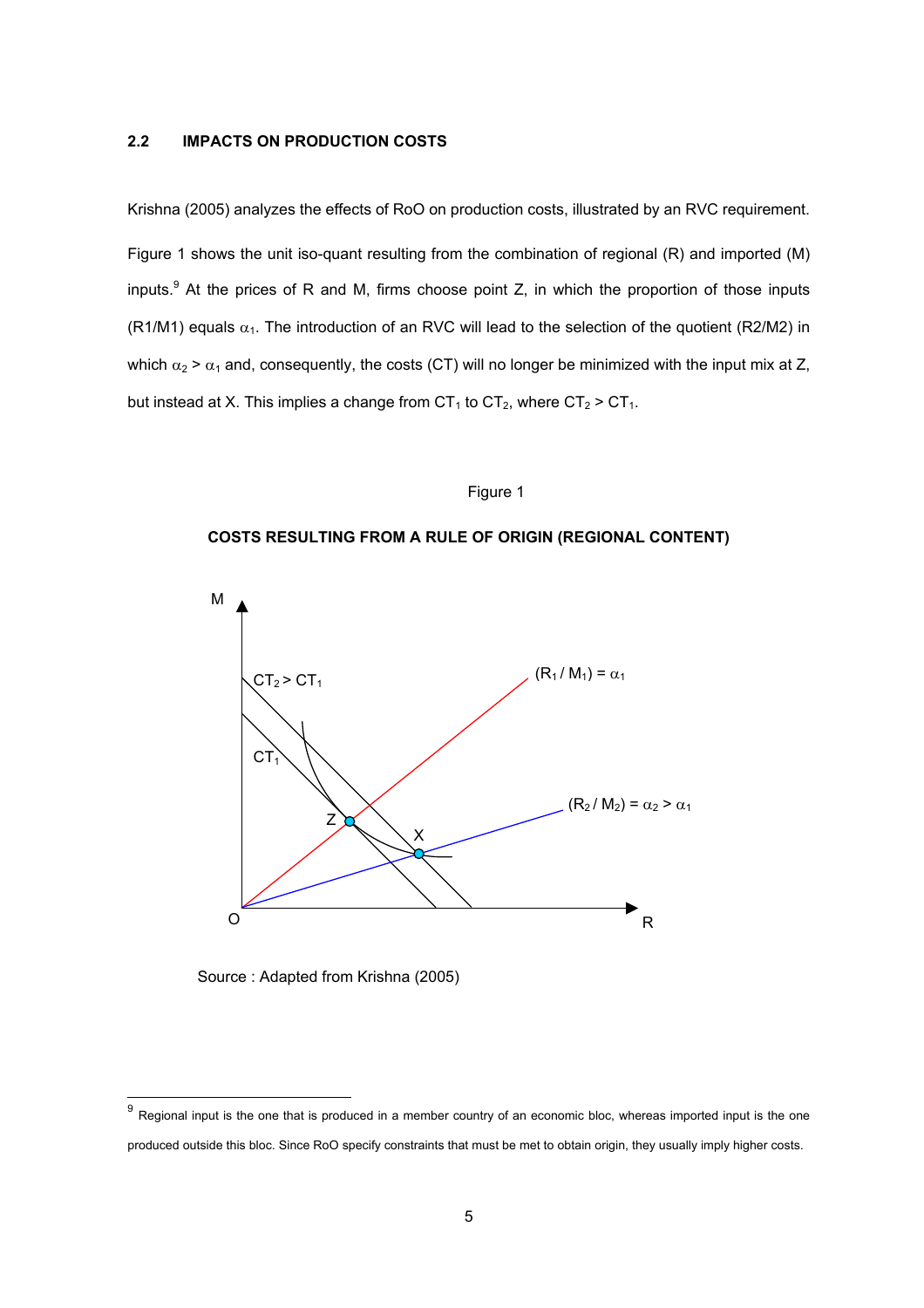It can be observed that RoO cause a distortion in the combination of inputs in favor of regional (originating) inputs in the FTA, at any product level. Moreover, the more stringent the regime, the higher the value of  $\alpha$  and the average costs of production, AC ( $\alpha$ ).

The result of imposing an RVC can be understood by the following example (Krishna and Krueger (1995)).

Suppose a PTA consisting of countries A and B. Both import the final product from the rest of the world at the given price P<sup>\*</sup>. Country B also produces the final good at the price P<sup>\*</sup>, which is equivalent to the unit cost of production  $(C^B)$ , since the tariff in B is equal to 0. Thus,  $P^B = P^*$ . Country A does not produce this commodity and imposes a tariff on its imports that raises the domestic price to  $P^A$  ( $P^A > P^B$ ).

A firm in B willing to sell this product to A has to choose between meeting the RoO and enjoying a zero tariff but having higher costs of production or not complying with the RoO and paying the full tariff. Likewise, a firm in B exporting to A will obtain the revenue  $P^A$  – AC (α) or if it ignores the RoO,  $P^A - C^B$  (1 + t<sup>A</sup>). Thus, as long as AC ( $\alpha$ ) <  $C^B$  (1 + t<sup>A</sup>), it will be advantageous for the firm in B to accept the RoO; otherwise, there will not. The price in A will therefore result from the lowest cost: AC ( $\alpha$ ) or  $C^B$  (1 + t<sup>A</sup>).

Once the costs under the RoO increase as  $\alpha$  rises, and virtually equal those of free trade, for small values of α, there are three possible cases according to the degree of restrictiveness of the rules imposed (see Figure 2):

- a) a non-restrictive regime, if  $\alpha < \alpha_1$  and AC  $(\alpha) = C^B$ ;
- b) a moderately restrictive regime, if  $\alpha_1 < \alpha < \alpha_2$  and the costs of the product offered by B to A exceed the international costs, but are lower than the import costs of A from a country outside the PTA; and
- c) a restrictive regime, if  $\alpha > \alpha_2$  and the costs of the product offered by B to A exceed the import costs of A from a country outside the PTA.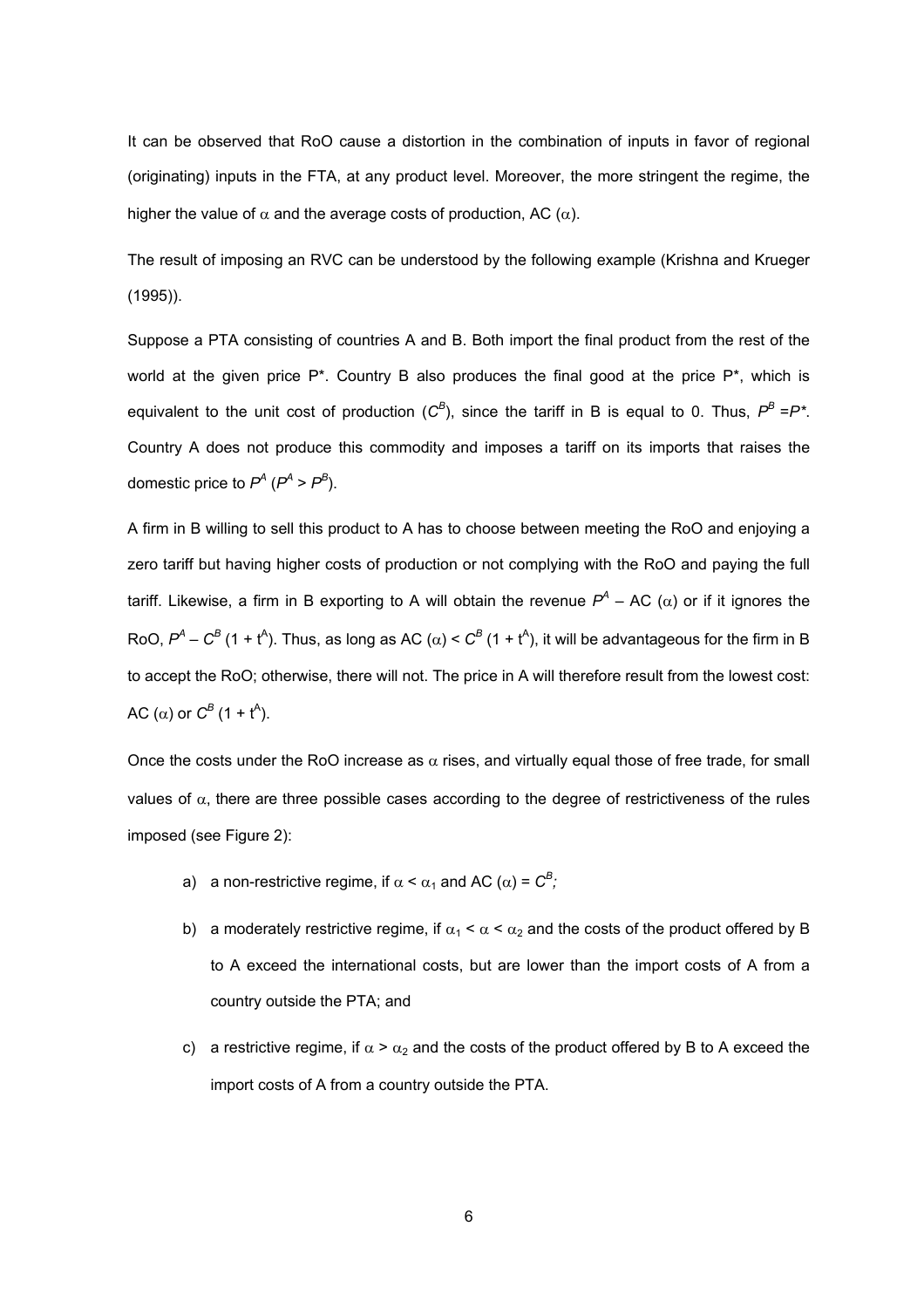Thus, the degree of restrictiveness of different types of RoO under free trade or preferential trade agreements, such as the EU-GSP, should be evaluated based on the parameters described above, which is in fact not feasible. The alternative found in empirical studies such as those carried out by Estevadeordal and Suominen (2003) and Anson et alii. (2003) has been to create a rank combining the four methods used for the classification of the RoO presented in subsection 2.1, considering that it is positively associated with  $\alpha$ .



**PRICES AND COSTS UNDER A PTA** 

Figure 2

The analysis of the RoO systems under the EU-GSP, Nafta and Mercosur presented in this paper is based on a methodology similar to the one adopted by the previously cited authors. In general, as it will be observed next, the degree of restrictiveness increases according to the magnitude of the RVC required and the scope of demands for the CTC of the product.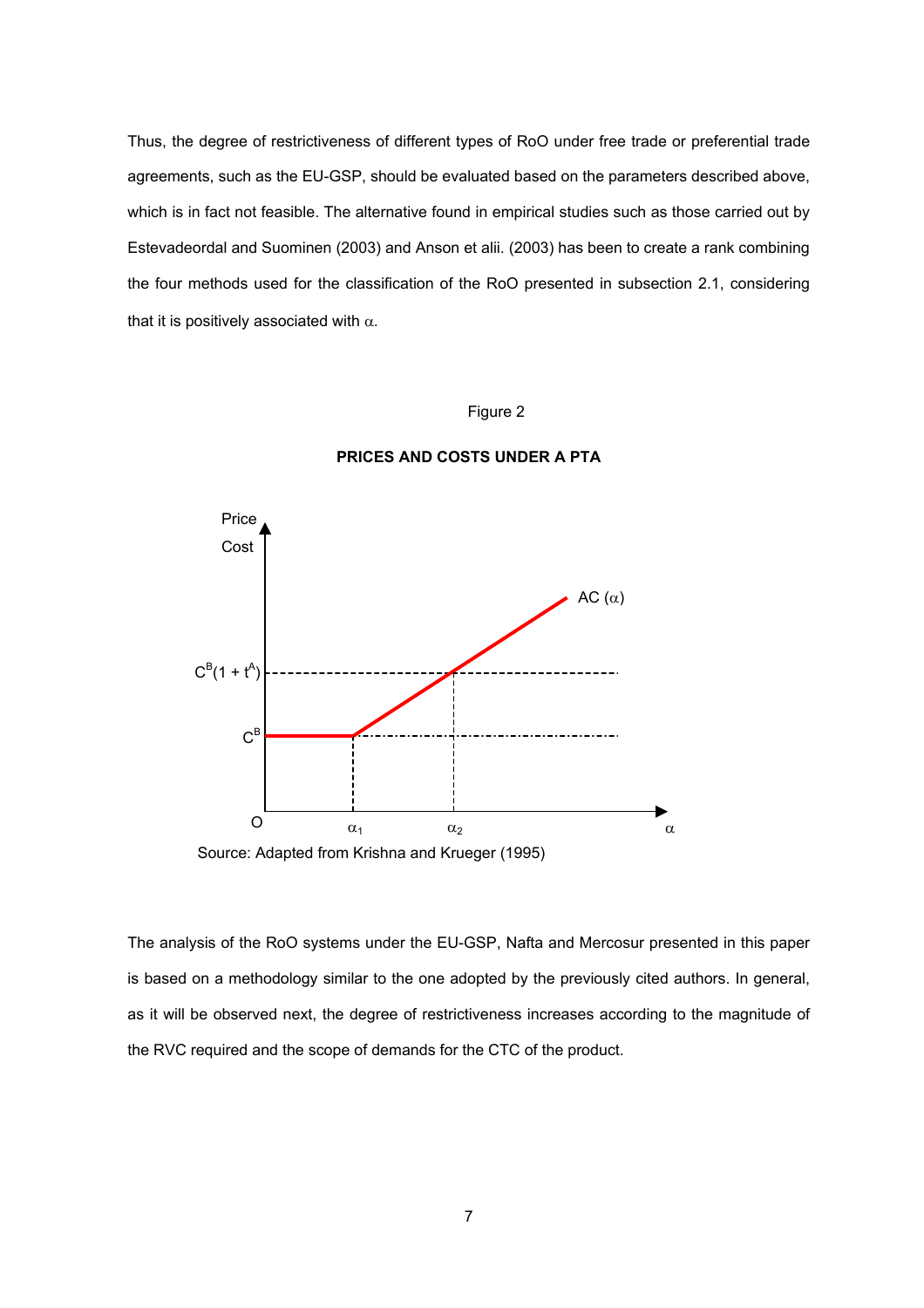#### **3. EMPIRICAL RESULTS**

#### **3.1 EVALUATING THE RULES OF ORIGIN: A LITERATURE REVIEW**

#### **3.1.1 The European Union**

The tariff preferences granted by the European Union in agreements such as the one with the EFTA countries or the Generalized Systems of Preferences are conditioned on the fulfillment of origin requirements by the benefited countries. In 1997, the Pan-European system (Paneuro) was launched, establishing identical protocols for the RoO in the free trade agreements in which the EU takes part. The criteria defined in this single list are broadly the same adopted in the EU-GSP schemes.

The new European GSP, launched in 2002 and scheduled to expire by the end of 2005, simplified the criteria of eligibility for imported goods, which mainly reflect the level of sensitivity of the domestic product. According to the new scheme, "non-sensitive" products have duty-free access and the "sensitive" ones enjoy a 3.5% tariff reduction [on the "most favored nation" (MFN), applied rates to WTO member countries], except for the textile and clothing sectors, for which a 20% tariff reduction applies.

The change in tariff position is the staple in the EU system, used for conferring origin for 58% of all goods (Estevadeordal and Suominen (2003)). However, an RVC requirement is also very common, combined or not with other requirements. According to these authors, the exclusive use of the RVC rule is more usual in the following sectors: optics, transportation equipment and machinery and electrical equipment.

Waer (1994) believes that the complexity of the European system is due to the existence of a series of specific requirements, such as: general value added requirements often associated with additional restrictions like the mandatory use of certain inputs, CTC requirements combined with the restrained employment of inputs of the same tariff heading and technical requirements, among others.

Brenton and Manchin (2002) show the limited use of the EU-GSP by the Balkan countries (Albania, Bosnia and Herzegovina, Croatia and Serbia and Montenegro) in their textile, clothing and footwear

<u>88 - Santa Amerikaanse konstantine (</u>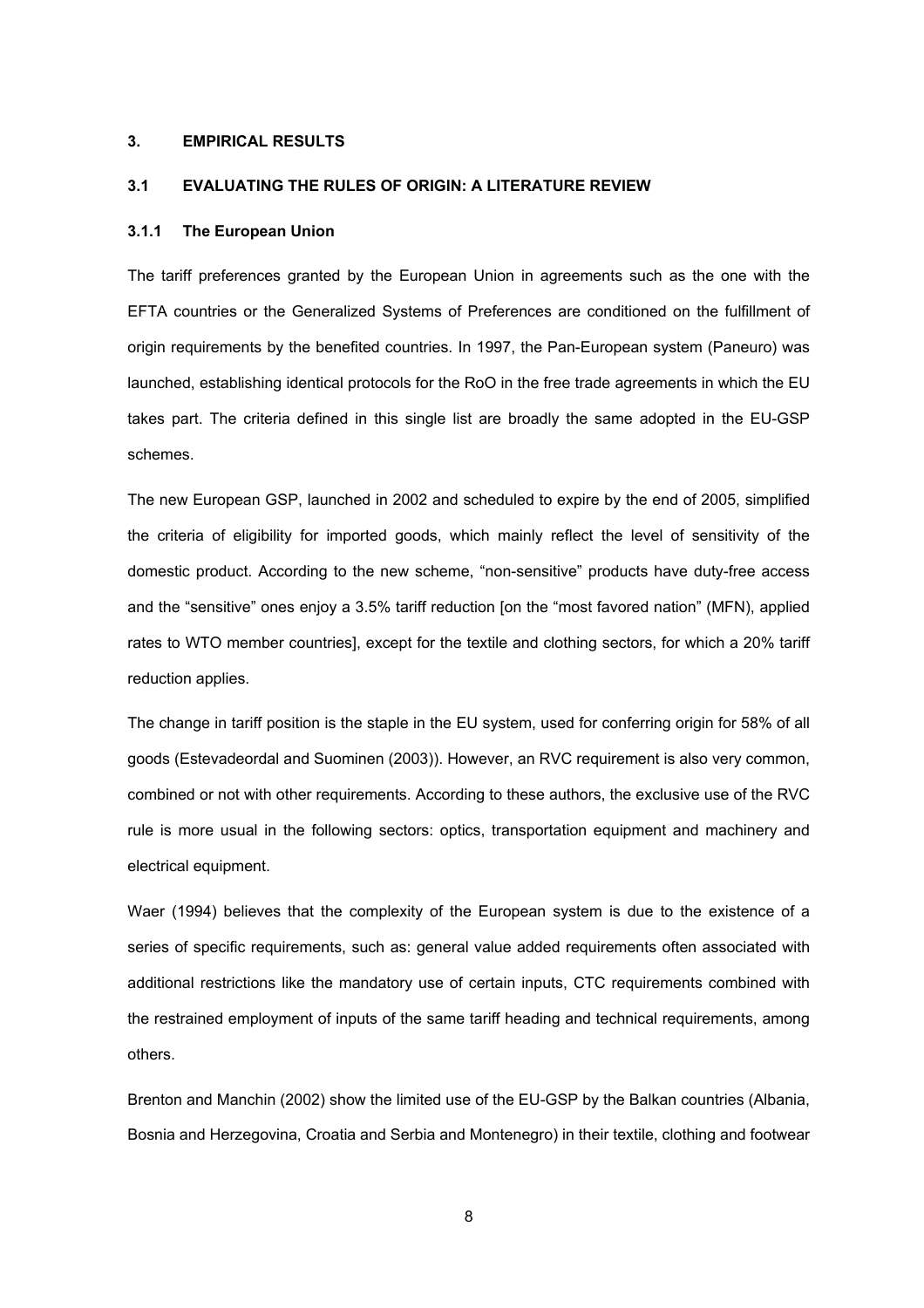exports to the EU.<sup>10</sup> Between 1994 and 1998, for instance, only 5.9% and 2.2% of the eligible total, respectively, of clothing and footwear exports from Albania to the EU actually benefited from tariff reductions under the EU-GSP.

According to the authors, a possible explanation for these low utilization ratios are the difficulties posed by the RoO rules. Like Waer (1994), they emphasize the role of specific requirements, which are much more restrictive than the CTC. In the case of textile and clothing industries, for example, the product should be manufactured from the yarn stage, so that the originating fabric might be considered eligible.

In order to overcome this stringency, countries in the Balkans and in Central and Eastern Europe (Romania, Bulgaria, Hungary, Czech Republic, Slovakia and Poland) have increasingly opted for the Outward Processing Trade (OPT) system, which encourages the EU firms to process their products in those countries and to import the final goods, which benefit from a tariff reduction on the exported inputs. The evidence presented by Brenton and Manchin (2002) indicates that the proportions of clothing imports from the EU under the OPT, originating from those countries, accounted for more than 50% of the total exported value, in the case of Albania, Croatia and Serbia and Montenegro, in 2000.

#### **3.1.2. Nafta**

 $\overline{a}$ 

Compared with the European system, the Nafta RoO, which are more focused on the substantial transformation of a product, privileges the CTC criteria (with possible exceptions) and the RVC requirements, followed by far by the requirement of certain manufacturing processes in the country of origin (productive process).

The most frequent occurrence regarding the CTC is the change of chapter, accounting for more than 52% of all products. According to Estevadeordal (2000), the incidence is well above the average in the food (88.6%), textile (70.8%), chemical (65%), and paper (64.1%) industries. However, except for food and paper manufacturing, the other sectors strongly rely on a

 $10$  Unlike the U.S., the EU includes textiles and clothing in its GSP.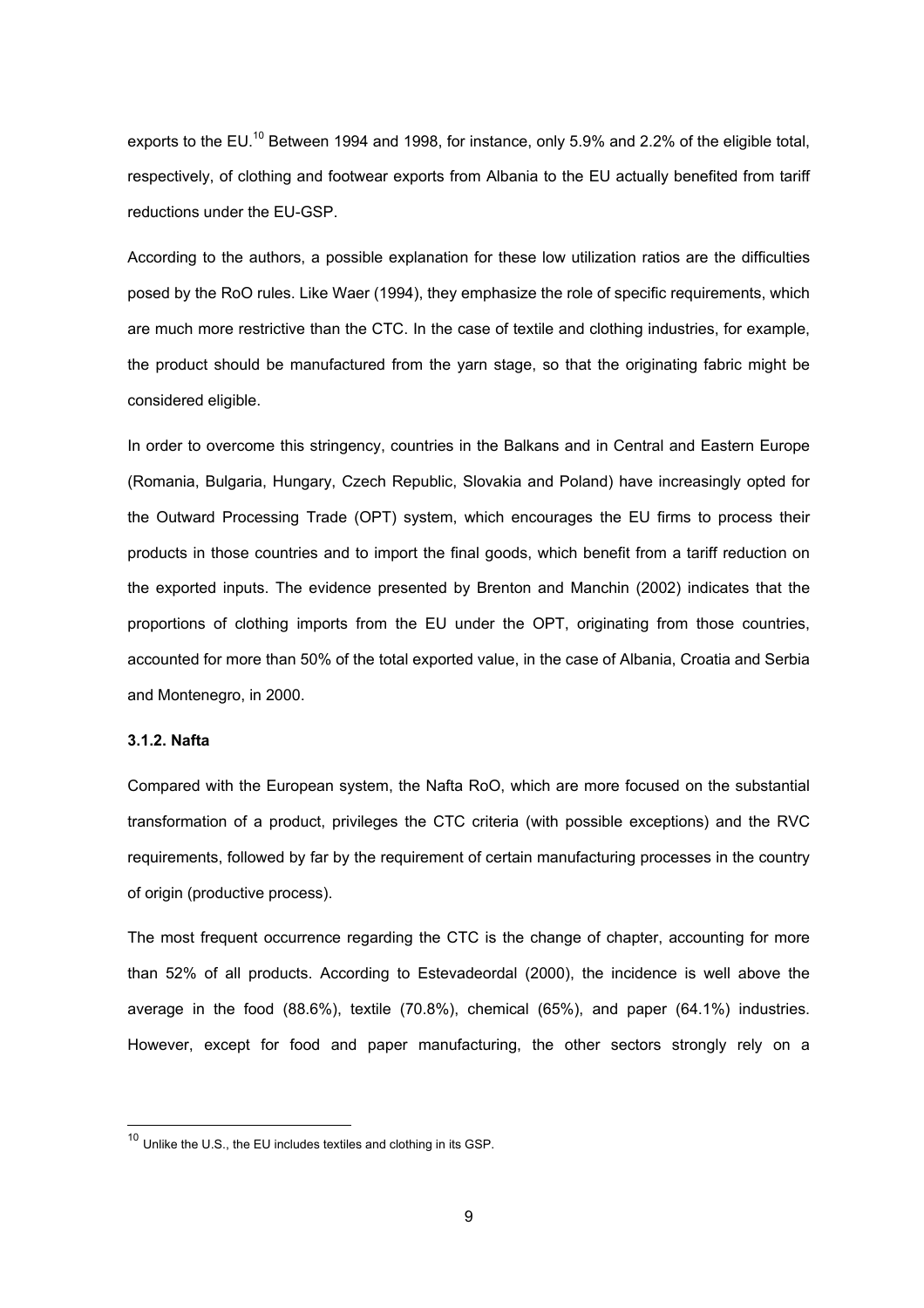combination of the change of chapter rule and an extra condition, such as the adoption of an exception and/or a RVC, as for textiles (62.2%) and chemicals (60.1%).

Indeed, as observed by Estevadeordal (2000, 7-8), "the Nafta RoO negotiations introduced a highly disaggregated methodology. Aside from the definition of a general rule […], Nafta adopted specific rules at the product level" (usually a 6 digit HS). It could be added that the rules were in fact almost "tailor made" in the case of the most "sensitive sectors"<sup>11</sup>, such as autos, electronics<sup>12</sup> and textiles.

For certain highly protected processed agricultural products, in the United States, such as sugar derivatives, orange juice and peanut-containing foods, the negotiators agreed on the stringent requirement of being "wholly obtained or produced," which made them equivalent to "natural" products (of animal, vegetable or mineral origin).

In the case of the automobile industry, the representatives of U.S. companies lobbied hard for a 65% regional value content, in contrast with the 50% threshold of the U.S.-Canada Free Trade Agreement. The intent was to discourage European or Japanese firms from establishing assembly operations in Mexico as a back door to the North-American markets. Finally, a RVC of 62.5% was set. Anyway, these 2.5 percentage points of difference would mean very limited gains, for the MFN tariff was very low.<sup>13</sup>

The American textile industry pursued a curious and successful strategy regarding its survival, as reported by Destler (2004). Despite the long period of special protection, initiated with the imposition of tariff quotas during the Eisenhower's presidential administration, further intensified during the Kennedy's administration and afterwards by the Multifiber Agreement, the industry

 $11$  In general, the private sector had an intense participation in the negotiations of the Nafta rules. As a result, the interests of the more active ones were rewarded accordingly.

<sup>&</sup>lt;sup>12</sup> The special stringency regarding electronic products, which included, for instance, the prohibition imposed on assembled integrated circuits, was later relaxed and replaced by the agreement of Nafta's three member countries on a common external tariff for data processing products. Between 1994 and 2004, import tariffs on these products were progressively reduced to zero.

<sup>&</sup>lt;sup>13</sup> As the U.S. negotiator Jules Katz put it: "We are talking about a 2.5 percentage difference on a 2.5 percent tariff". (Destler, 2004, 11)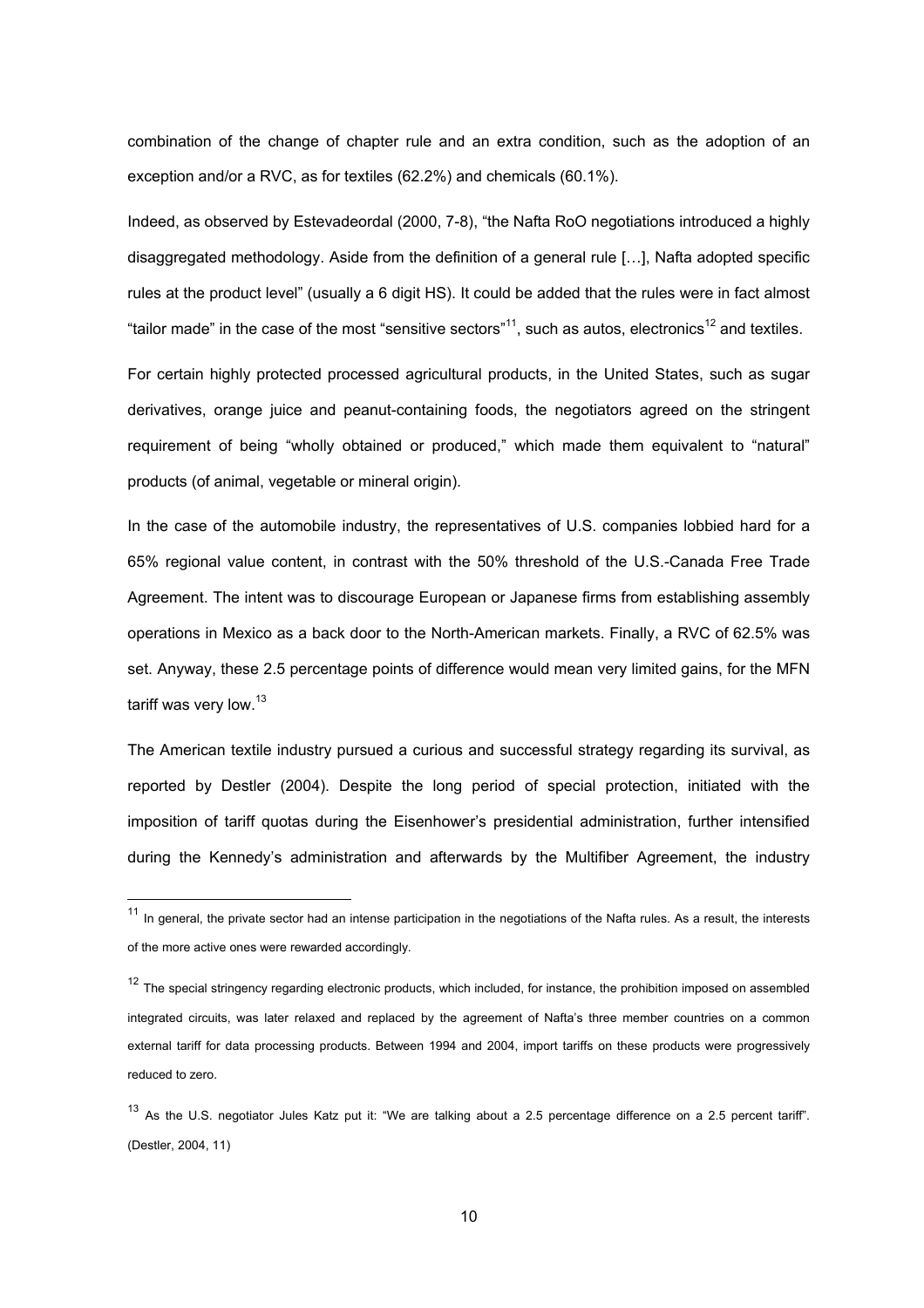proved to be increasingly vulnerable to foreign competition from labor-intensive apparel products since the 1980s. The end of the Multifiber Agreement, negotiated during the Uruguay Round, clearly indicated the poor prospects of survival of most of the small-sized domestic clothing firms. According to Destler (2004), at that time, the American textile industry realized that if a higher amount of clothing items sold in the North-American market had to be imported, it was in its interest that these products should therefore be manufactured with North-American fabrics.

Thus, the "triple transformation test" (also known as the "yarn-forward rule") was introduced. With few exceptions, to have a status of an original product, a piece of apparel should have undergone three basic processes — the making of fiber, then cloth, then clothing — within the Nafta region.

#### **3.1.3. Mercosur**

The existence of RoO in Mercosur<sup>14</sup> is mainly due to the fact that member countries temporarily opted for an incomplete customs union.

Initially, tariff differentials were observed in three groups: the first one, composed of capital goods (around 900 tariff lines) and of information technology and telecommunications products (around 200 tariff lines); the other two, called National Lists of Exceptions and the Adaptation Regimes, included products for which a longer period of time was allowed so that they could face the new competition conditions in the region.

After ten years of Mercosur, the first of the three groups remains without a CET and is in fact farther away from this goal than when the integration process was launched. There has been serious disagreement, especially opposing Brazil and the three other partner countries, about this issue. As long as Brazil is the only regional producer of capital goods, the other Mercosur countries have always been concerned with minimizing the "trade diversion" that should arise from the dutyfree imports of those Brazilian goods. Apart from the above mentioned exceptions, some times the Mercosur countries made use of deviations from the CET, for specific reasons.<sup>15</sup>

 $14$  For the description of Mercosur rules of origin, see Kume (1995).

<sup>&</sup>lt;sup>15</sup> These procedures became known as the "CET drilling".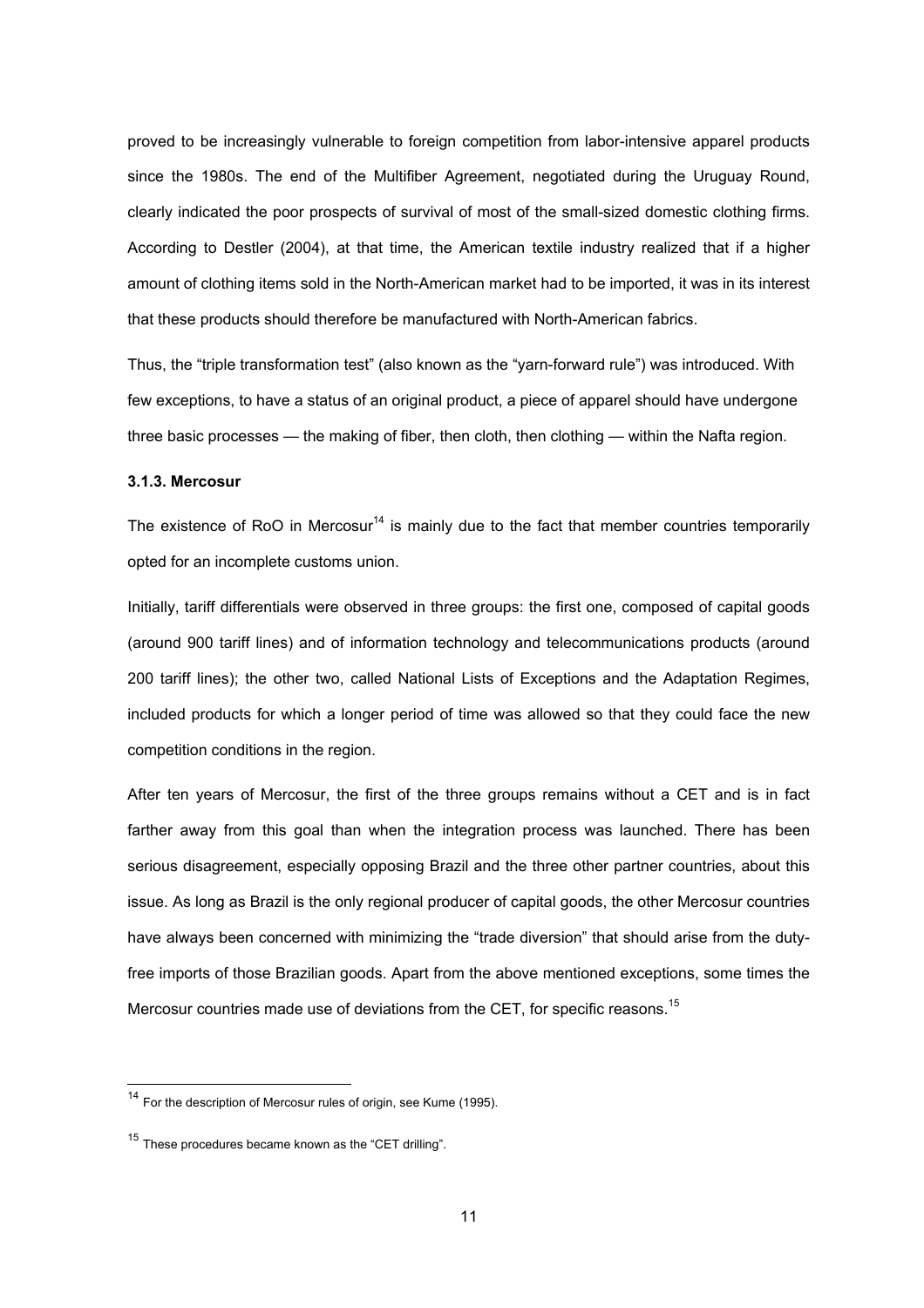In the absence of a harmonized system of tariff barriers and some non-tariff barriers among the four countries, it has been necessary to maintain the RoO. It is basically a discretionary mechanism aimed to prevent the preferences exchanged among Mercosur member countries from being captured by third countries, similarly to what occurs in the Nafta and in the EU. Unlike the North American and European blocs, however, the definition of an originating product in the Mercosur does not require the development of a much complex and stringent RoO regime, as in both previously analyzed cases.

Apart from the products automatically classified as "wholly originating" – such as mineral products, live animals, and vegetables – the CTC is the most frequent requirement, followed by a 60% RVC (Mercosur (ACE 18)).<sup>16</sup> For a set of products, characterized by differences between national tariffs and the CET, specific requirements have been determined, such as the change in position with RVC or with exceptions and requirements of certain productive processes.

## **3.2 METHODOLOGICAL PROCEDURES**

This subsection presents the methodology used for the classification of the several RoO requirements, by product (six-digit HS), and defines the indexes that represent the level of import restriction.

#### **3.2.1 Classification of the Rules of Origin**

 $\overline{a}$ 

The works by Estevadeordal (2000) and Estevadeordal and Suominen (2003) are among the most important references in recent economic literature about RoO. In their studies, they present a taxonomy based on the requirements contained in the protocols adopted by countries and economic blocs, such as the Nafta and the EU.

However, such a classification does not always reflect the level of requirement actually established for a product to be considered originating.<sup>17</sup> Some examples illustrate certain shortcomings, which

 $16$  The automobile industry is not regulated by the general rule of origin regime, since regional trade is administered by bilateral agreements between Argentina, Brazil and Uruguay.

<sup>&</sup>lt;sup>17</sup> Probably, one of the most important cases of discrepancy between the "theoretical" requirement contained in the protocols and the requirements imposed by the real operation of an industry is that of chemical products.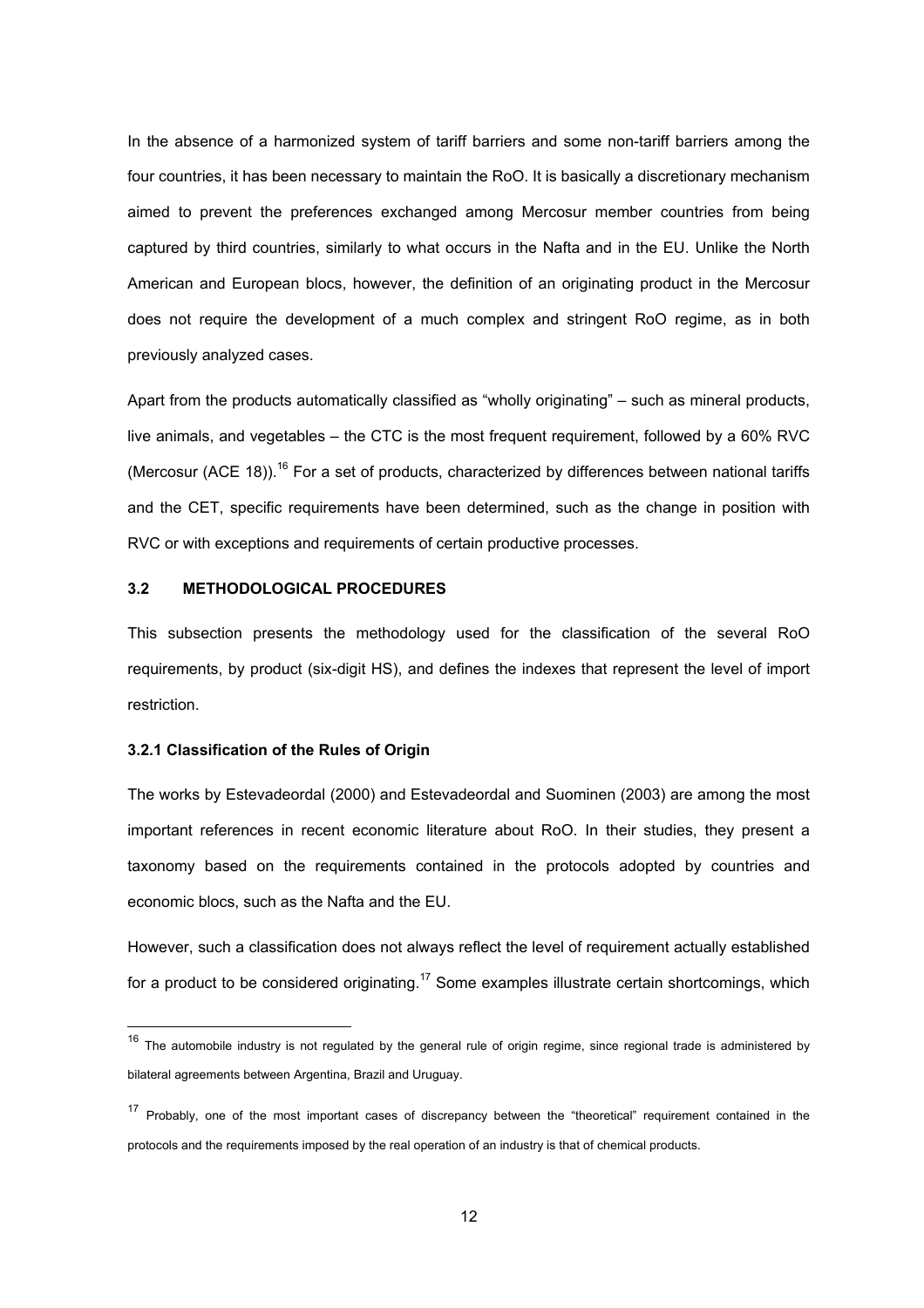may lead to misinterpretations. In the Nafta, the requirement for a live animal to be considered originating is the change of chapter in the productive process. Since it is impossible to accomplish this requisite, the rule actually demands that the animal be wholly produced, i.e., born and raised in the preferential trade area. With regard to orange juice, the text also requires a change of chapter, but excludes the position 0805, in which fresh oranges are classified. Thus, orange juice will be conferred origin only if it is wholly produced, which precludes its manufacture from the nonoriginating input (fresh oranges).

According to EU-GSP policies, fat of bovine animals (position 1502) is considered originating if a simple change in heading occurs. However, since the production of this good depends on animal slaughter, it eventually leads to a change of chapter.

In order to prevent this kind of problem, the requirements included in the trade agreement texts were revised product by product. Based on this reinterpretation of requirements, the RoO were later reclassified.

When different rules were specified for the same product, allowing the exporter to make an option, the least restrictive one has always been chosen.<sup>18</sup>

#### **3.2.2 Ordering the Criteria of Rules of Origin**

Since it is impossible to quantify the level of restriction to imports in the various types of RoO, Estevadeordal (2000) creates an ordinal index for the Nafta, which varies between 1 (least restrictive) and 7 (most restrictive). This index is based on: a) change in tariff classification (CTC) and b) the RVC and the technical production process (TECH), associated or not with a CTC.

Afterwards, this index incorporated some changes so that a comparison with the European system – Paneuro - was possible. Paneuro is applied by the EU to preferential trade agreements, but it does not always use the CTC criterion.

The new measure introduced two new categories into the local added value – lower than 50% and equal to or greater than 50% - and also established equivalence between each of them and a given

 $18$  The requirements for specific tariff items (eight digits) were not considered.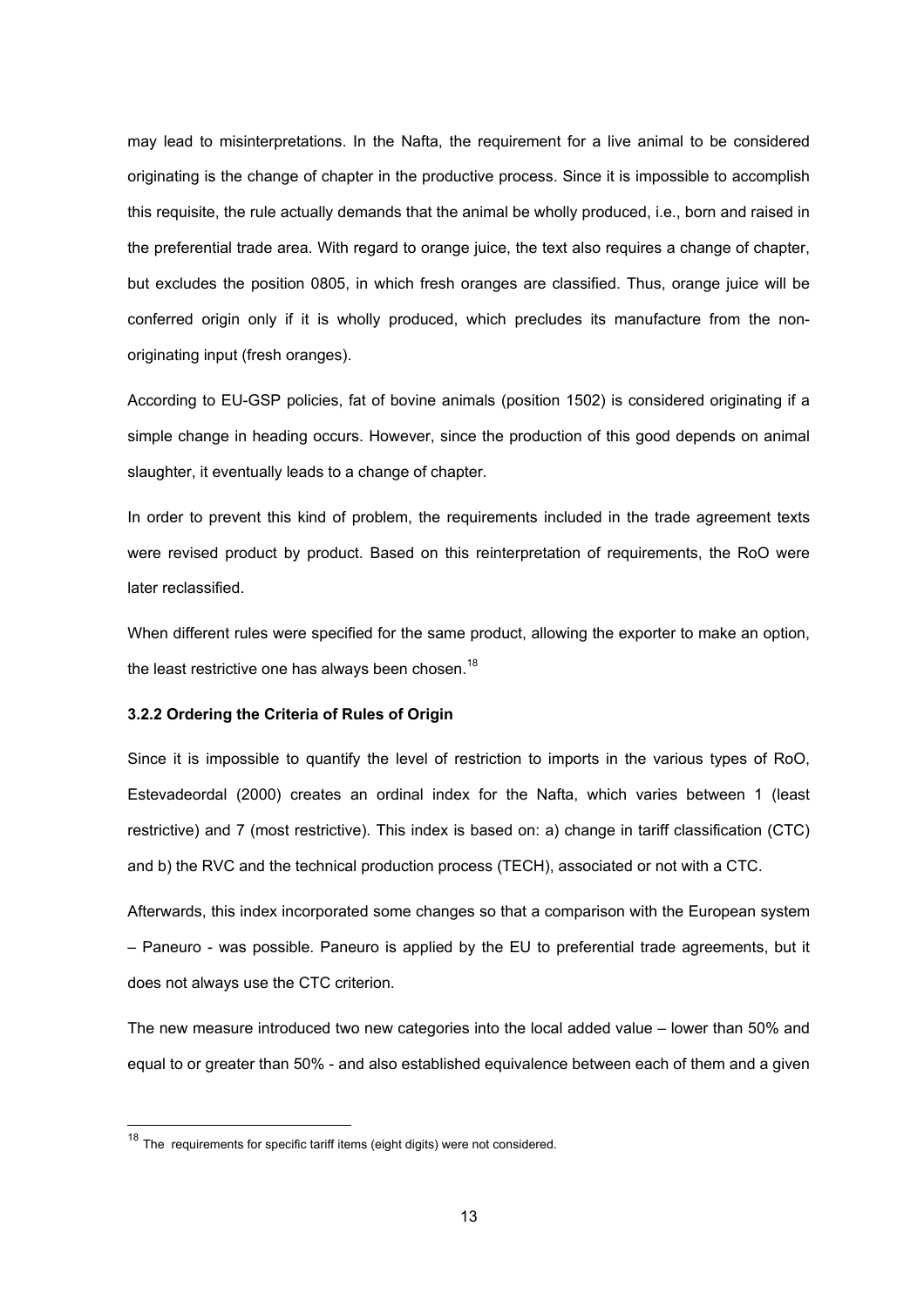CTC. In spite of this, certain inconsistencies in the ranking scheme still remained (Estevadeordal and Suominen  $(2003)$ ).<sup>19</sup>

In the elaboration of the classification system presented in Table 1 and adopted in the analysis developed in this paper, some difficulties had to be overcome by reducing the number of possible combinations for the requirements.

The principles used to generate the ranking scheme shown in Table 1, for the assignment of values from 1 to 9 according to the increasing degree of restrictiveness of the RoO, were established cumulatively, as follows:

- a) the first necessary step is a changing in tariff classification (CTC), which include four possibilities: no change (NC), change of subheading (CSH – six digits), change of heading (CH – 4 digits) and change of chapter (CC – 2 digits); and
- b) then, the second condition, that may increase the restrictiveness degree imposed by the change of tariff classification, is the requirement of a RVC or the adoption of an exception<sup>20</sup>

In order to preclude any loopholes in the ranking scheme, each change in a tariff classification associated with a RVC requirement and an exception was considered to being equivalent in its restrictiveness degree as a change to an immediately higher tariff position.

#### **3.3 ANALYSIS OF RESULTS**

 $\overline{a}$ 

The classification system depicted in Table 1 will be used to evaluate and compare the RoO of the EU-GSP, Nafta and Mercosur. It is expected that this procedure will be able to keep the uniformity of criteria in the evaluation of the three agreements.

<sup>&</sup>lt;sup>19</sup> For example, a higher value was attributed to the simple RVC requirement  $-$  thus, a higher degree of restrictiveness – than to a certain change in tariff classification combined with RVC requirement.

<sup>&</sup>lt;sup>20</sup> The requisite of a specific technical process was not explicitly included as a criterion, for the sake of simplicity as well as for being highly concentrated in the textile sector in Nafta and a few ones in the EU-GSP.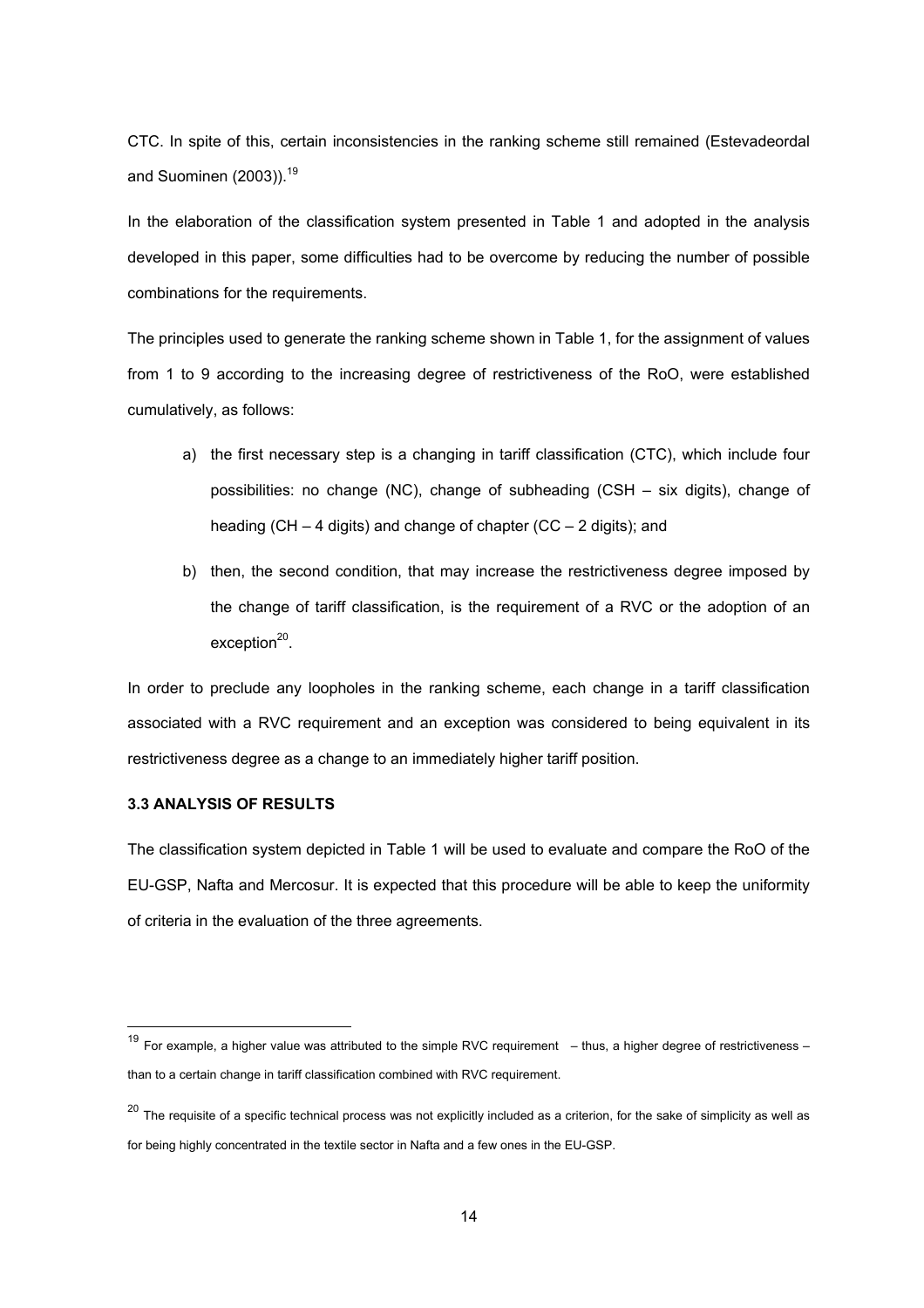| . . |  |
|-----|--|
|-----|--|

| Requirement                           | Degree of restrictiveness |
|---------------------------------------|---------------------------|
| <b>NC</b>                             | 1                         |
| NC + RVC; NC + exception              | 2                         |
| NC + RVC + exception; CSH             | 3                         |
| CSH + RVC; CSH + exception            | 4                         |
| CSH + RVC + exception; CH             | 5                         |
| CH + RVC; CH + exception              | 6                         |
| CH + RVC + exception; CC              | 7                         |
| CC + RVC; CC + exception              | 8                         |
| CH + RVC + exception; wholly produced | 9                         |

#### **CLASSIFICATION OF RoO ACCORDING TO THE DEGREE OF RESTRICTIVENESS**

Source: Authors` elaboration.

Indeed, the results presented in Table 2 indicate some similarities in the three schemes:

- a) group 1, that comprehends the less restrictive criteria and goes from no change to a change in subheading (levels 1 to 3), is practically irrelevant; both in the EU and in the Nafta, it represents approximately 2% of the total;
- b) in the cases of the EU-GSP and Nafta, group 2 (levels 4, 5 and 6) and group 3 (levels 7, 8 and 9) together include the majority of products, especially the last one, in which respectively 53.1% and 55.8% of all goods are classified, in the European and the Nafta agreements;
- c) according to Mercosur rules, most products belong to the intermediate group (56.4%), the remaining fitting the stricter group 3; and
- d) the most remarkable difference between the EU and the Nafta schemes is related to the RVC requirement, which is much more frequent in the former (32.6%) than in the latter (20.5%).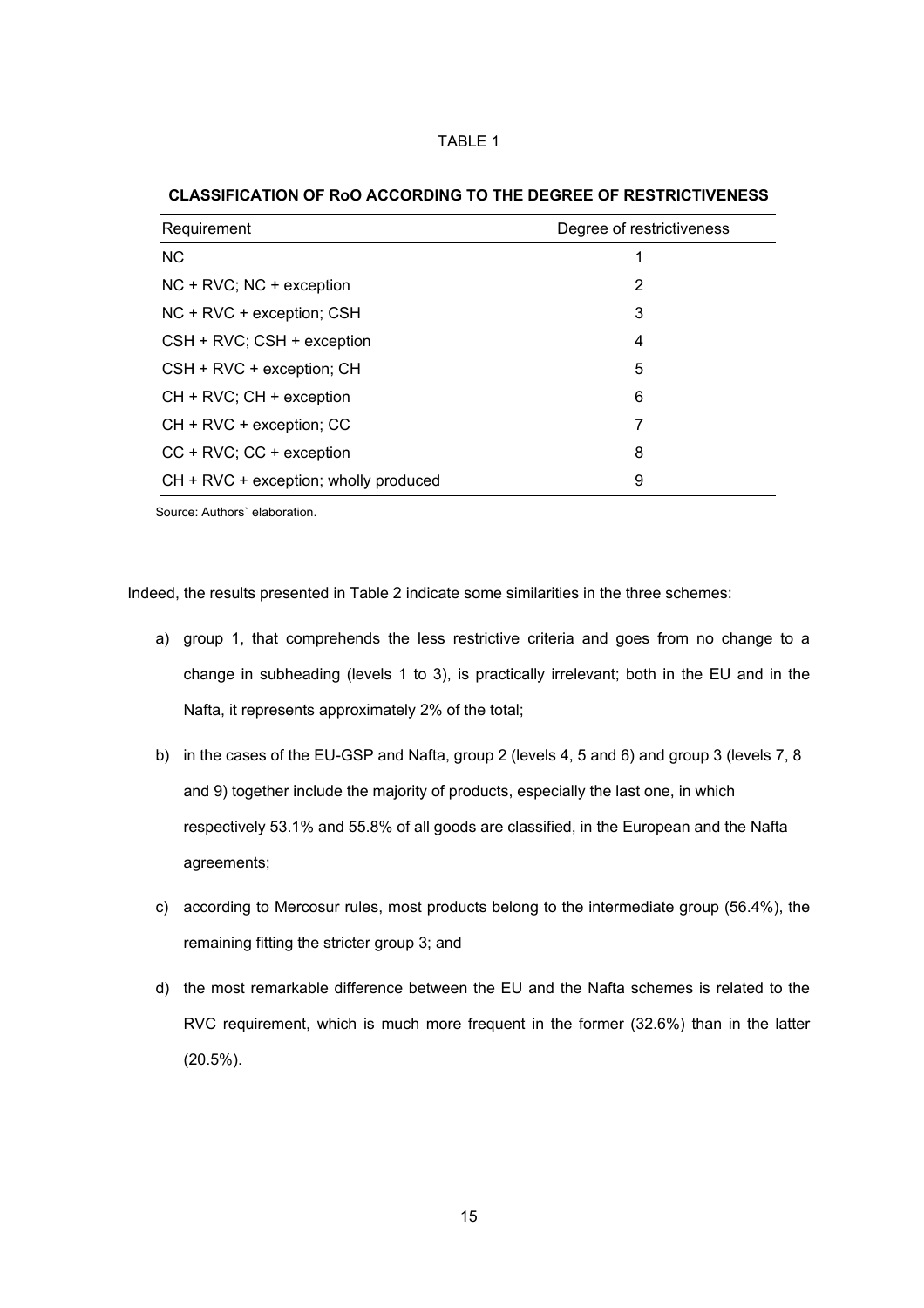|                                     | EU             |       |             | Nafta   |                | Mercosur | Degree of       |
|-------------------------------------|----------------|-------|-------------|---------|----------------|----------|-----------------|
| Requirement                         | No HS6         | (%)   | No HS6      | $(\% )$ | No HS6         | $(\% )$  | Restrictiveness |
| 1.1 NC                              | $\mathbf 0$    | 0.0   | 14          | 0.3     | $\mathbf 0$    | 0.0      | 1               |
| 1.2 NC + RVC                        | 43             | 0.8   | 1           | 0.0     | $\overline{2}$ | 0.0      | 2               |
| 1.3 NC + exception                  | 1              | 0.0   | $\mathbf 0$ | 0.0     | $\mathbf 0$    | 0.0      | $\overline{2}$  |
| 1.4 NC + exception + RVC            | $\pmb{0}$      | 0.0   | 0           | 0.0     | $\mathbf 0$    | 0.0      | 3               |
| 1.5 CSH                             | 66             | 1.3   | 100         | 1.9     | $\mathbf 0$    | 0.0      | 3               |
| 1. Subtotal                         | 110            | 2.1   | 115         | 2.2     | $\mathbf{2}$   | 0.0      |                 |
| $2.1$ CSH + RVC                     | 593            | 11.3  | 502         | 9.6     | 733            | 14.0     | 4               |
| 2.2 CSH + exception                 | 4              | 0.1   | 48          | 0.9     | 22             | 0.4      | $\overline{4}$  |
| 2.3 CSH + exception +<br><b>RVC</b> | $\pmb{0}$      | 0.0   | 15          | 0.3     | $\pmb{0}$      | 0.0      | 5               |
| 2.4 CH                              | 745            | 14.3  | 488         | 9.3     | 1,625          | 31.1     | 5               |
| $2.5$ CH + RVC                      | 618            | 11.8  | 484         | 9.3     | 480            | 9.2      | 6               |
| 2.6 CH + exception                  | 379            | 7.2   | 659         | 12.6    | 85             | 1.6      | 6               |
| 2. Subtotal                         | 2,339          | 44.8  | 2,196       | 42.0    | 2,945          | 56.4     |                 |
| 3.1 CH + exception + RVC            | $\pmb{0}$      | 0.0   | 55          | 1.0     | $\mathbf 0$    | 0.0      | $\overline{7}$  |
| 3.2 CC                              | 1,072          | 20.5  | 1,461       | 28.0    | 1,456          | 27.9     | $\overline{7}$  |
| 3.3 CC + RVC                        | 447            | 8.6   | 14          | 0.3     | 370            | 7.1      | 8               |
| 3.4 CC + exception                  | 549            | 10.5  | 713         | 13.6    | 25             | 0.5      | 8               |
| 3.5 CC + exception + RVC            | $\overline{4}$ | 0.1   | $\mathbf 0$ | 0.0     | $\mathbf 0$    | 0.0      | 9               |
| 3.6 Wholly produced                 | 703            | 13.5  | 670         | 12.8    | 426            | 8.1      | 9               |
| 3. Subtotal                         | 2,775          | 53.1  | 2,913       | 55.8    | 2,277          | 43.6     |                 |
| <b>4. TOTAL</b>                     | 5,224          | 100.0 | 5,224       | 100.0   | 5,224          | 100.0    |                 |

## **DISTRIBUTION OF PRODUCTS (HS6) ACCORDING TO THE TYPE OF RoO**

Sources: ECA (18, 44), USITC (2005) and Secex/MDIC (2004). Authors` estimates.

Therefore, Mercosur RoO stand out as the least restrictive regime, which confirms the secondary role it plays in the trade relations of the Southern bloc, comparing with the European and North American ones. The most frequent requirements in Mercosur RoO structure are a CH (31.1% of the total), followed by a CC (27.9%).

The interpretation of the terms of the protocols of the RoO regimes obtained from the methodology procedures adopted above points out some important aspects. As a consequence, the discrepancies found in the European case and in Mercosur amounted, respectively, to 82% and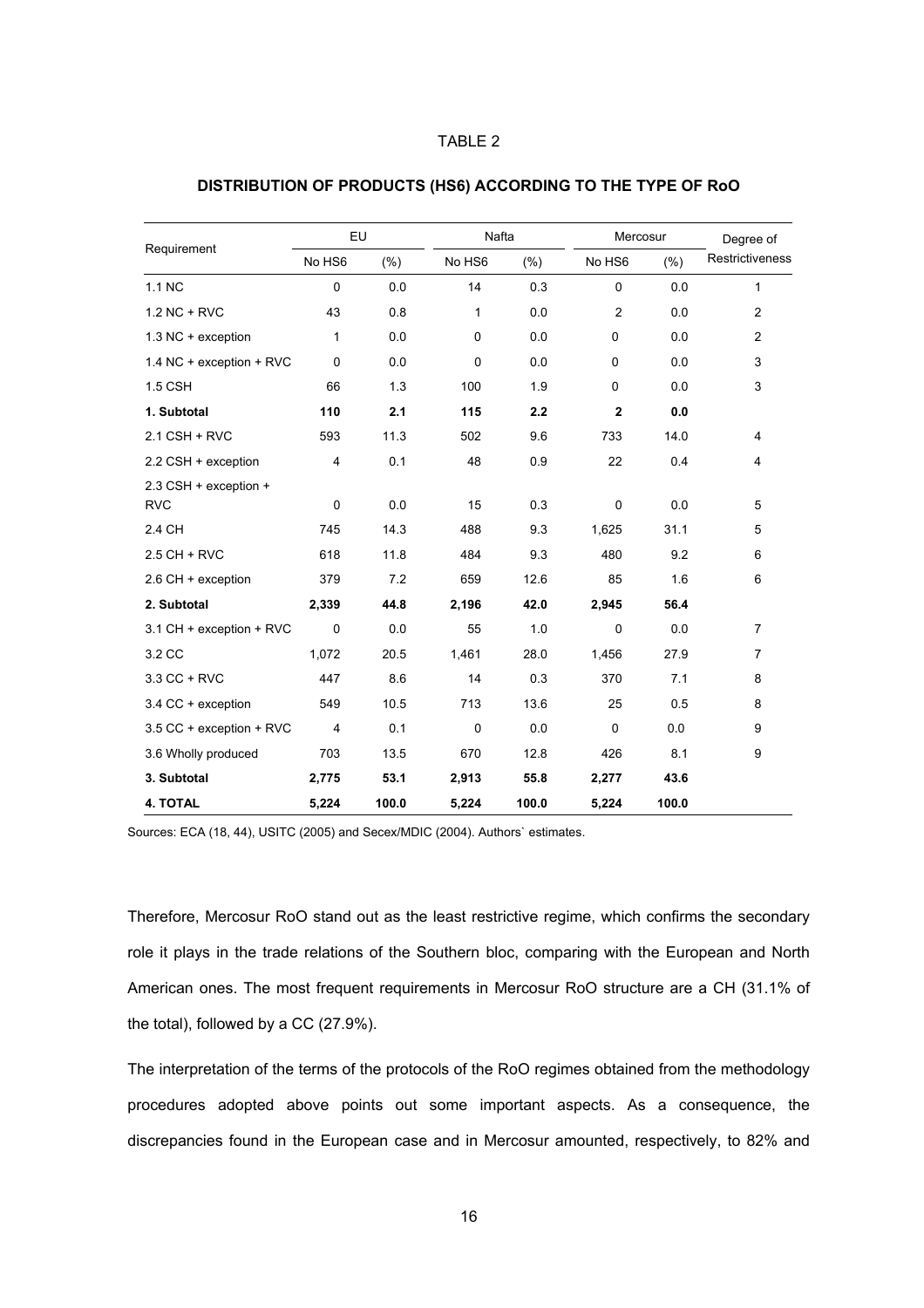95% of the total of the 5,224 products. The reinterpreted rules were more restrictive both for Mercosur (83%) and for the EU (61%). In the case of the Nafta, changes were also significant, although at a lower degree than in the other two. There were changes in the rules in 53% of the products, which meant an increase in the degree of restrictiveness for only 36% of them.

Tables 3, 4 and 5 summarize the following:

- a) the distribution of products<sup>21</sup> into four tariff rate intervals, in increasing order;
- b) the median<sup>22</sup>, the minimum and maximum values of the indexes of the RoO, associated with each of the four tariff ranges; and
- c) a list of the most representative products that form each of the previously described groups.

<sup>&</sup>lt;sup>21</sup> Products enjoying duty-free tariffs in the U.S and in the EU were excluded, as well as those with tariff rates lower than 2% in Mercosur. In addition, those with total import values equal to zero were also excluded, since the rule of origin is irrelevant to them. Specific tariffs have been transformed into ad valorem equivalents.

 $^{22}$ According to Siegel (1956), the most appropriate descriptive statistics for ordinal values is the median, which remains the same with the change in index values.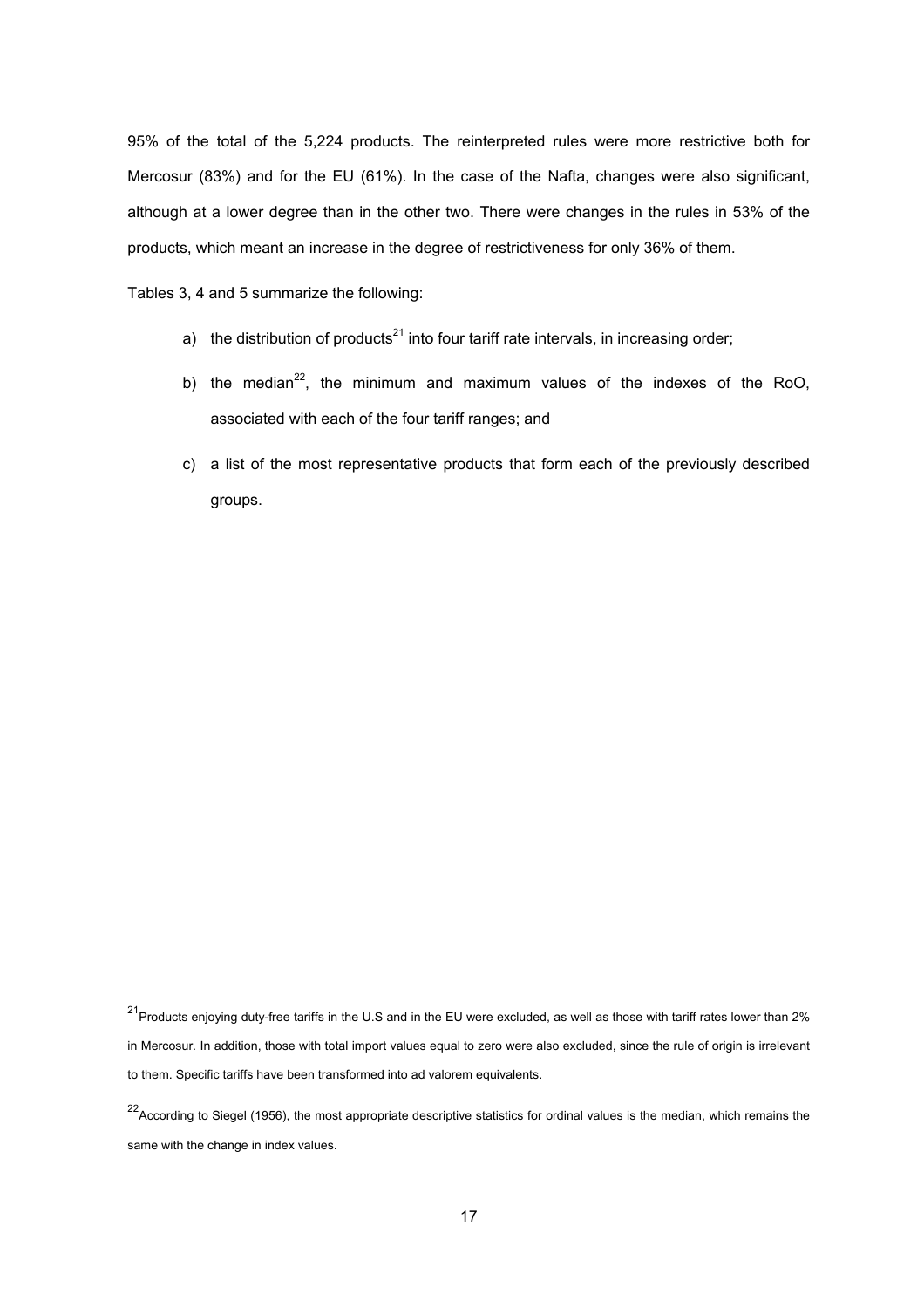# **TARIFF RATES AND INDEXES OF RULES OF ORIGIN: EU-GSP**

| Tariff<br>$(\% )$ | Number<br>of<br>products | <b>RO</b><br>median | Main products<br>(number of products)                                                                                                                                                                                                                                                          | Minimum<br>Ro <sub>O</sub> | Main products<br>(number of products)                                                                                                                | Maximum<br>RO | Main products<br>(number of products)                                                                                                                                                                                                                                               |
|-------------------|--------------------------|---------------------|------------------------------------------------------------------------------------------------------------------------------------------------------------------------------------------------------------------------------------------------------------------------------------------------|----------------------------|------------------------------------------------------------------------------------------------------------------------------------------------------|---------------|-------------------------------------------------------------------------------------------------------------------------------------------------------------------------------------------------------------------------------------------------------------------------------------|
| $0.1$ to 5        | 2,081                    | 6                   | Machinery, appliances<br>and equipment (158),<br>instruments and<br>apparatus (50), iron,<br>steel and articles thereof<br>(139), copper and other<br>base metals (60), cotton<br>and other textiles (57),<br>transport equip. (35),<br>paper (10) and<br>chemicals (5)                        | $\overline{2}$             | Articles of base<br>metals (7), transport<br>equipment (5),<br>instruments and<br>apparatus (5) and<br>machinery and<br>mechanical<br>appliances (2) | 9             | Edible fruits (14),<br>edible vegetables<br>(8), petroleum gases<br>(7), meats and meat<br>offals (4), fish and<br>crustaceans (4), live<br>animals (3), animal<br>or vegetable fats and<br>oils(2)                                                                                 |
| 5.1 to 10         | 1,291                    | 7                   | Chemicals (203), animal<br>or vegetable fats and<br>oils (9), textiles and<br>textile articles (56),<br>sports footwear (9),<br>ceramic products (7) and<br>slide fasteners (3)                                                                                                                | $\overline{2}$             | Watch straps, bands<br>and bracelets (2)                                                                                                             | 9             | Fish and<br>crustaceans (30),<br>edible fruits (19),<br>edible vegetables<br>$(11)$ , plants and<br>flowers (8), animal or<br>vegetable fats and<br>oils(7)                                                                                                                         |
| 10.1 to 15        | 409                      | 8                   | <b>Textiles and textile</b><br>articles (268) and<br>processed meat (2)                                                                                                                                                                                                                        | 3                          | Sugar (1)                                                                                                                                            | 9             | Fish and<br>crustaceans (34),<br>edible vegetables<br>(24), edible fruits<br>$(10)$ , meats and<br>meat offals (7) and<br>cereals (5)                                                                                                                                               |
| >15               | 224                      | 9                   | Meats and meat offals<br>$(33)$ , fish and<br>crustaceans (11),<br>processed meat (10),<br>dairy products (19),<br>cereal and products of<br>the milling industry (31),<br>preparations of fruits and<br>vegetables (10), tobacco<br>(3), glucose and fructose<br>$(3)$ and live animals $(3)$ | 5                          | Residues of fatty<br>substances or waxes<br>(1)                                                                                                      | 9             | Meats and meat<br>offals (33), fish and<br>crustaceans (11),<br>processed meat (10),<br>dairy products (19),<br>cereal and prod. of<br>the milling ind. (31),<br>preparations of fruits<br>and vegetables (10),<br>tobacco (3), glucose<br>and fructose (3) and<br>live animals (3) |
| Total             | 4,005                    | 7                   |                                                                                                                                                                                                                                                                                                | $\overline{2}$             |                                                                                                                                                      | 9             |                                                                                                                                                                                                                                                                                     |

Source: Authors` elaboration.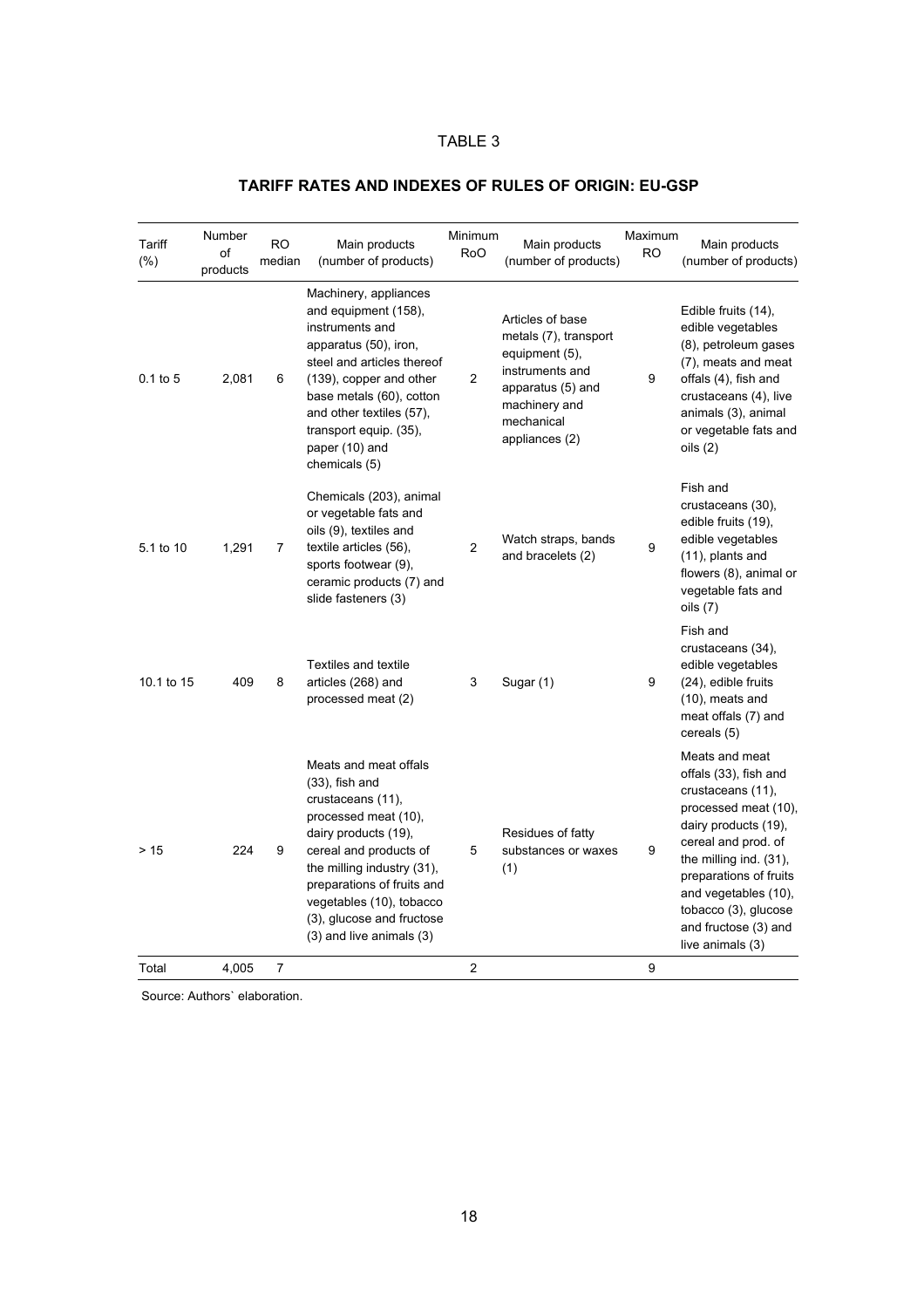| Tariff<br>(% ) | Number<br>οf<br>products | <b>RO</b><br>median | Main products<br>(number of products)                                                                                                                                                                                                                                                                                                                          | Minimum<br><b>RO</b> | Main products<br>(number of products)                                                                                             | Maximum<br>R <sub>o</sub> O | Main products<br>(number of products)                                                                                                                                                                                                  |
|----------------|--------------------------|---------------------|----------------------------------------------------------------------------------------------------------------------------------------------------------------------------------------------------------------------------------------------------------------------------------------------------------------------------------------------------------------|----------------------|-----------------------------------------------------------------------------------------------------------------------------------|-----------------------------|----------------------------------------------------------------------------------------------------------------------------------------------------------------------------------------------------------------------------------------|
| $0.1$ to $5$   | 2,230                    | $\overline{7}$      | Chemicals (166), iron,<br>steel and articles thereof<br>(74), machinery,<br>appliances and equip.<br>(113), instruments and<br>apparatus (28), paper<br>(45), parts of vehicles<br>(14), articles of stone and<br>ceramic products (28),<br>tools and parts thereof of<br>base metals (40),<br>processed meat (17) and<br>products of the milling ind.<br>(22) | 3                    | Chemicals (16),<br>tanning or dyeing<br>extracts, pigments<br>and varnishes (7),<br>lubricating prep. (4)<br>and other metals (7) | 9                           | Live animals (12),<br>meat (22), fish and<br>crustaceans (16),<br>edible fruit (29),<br>cereals (12), oil<br>seeds and<br>oleaginous fruits (20),<br>raw hides and skins<br>and leather (9), wool<br>and its yarns and<br>fabrics (13) |
| 5.1 to 10      | 812                      | $\overline{7}$      | Tools and parts thereof of<br>base metals (22), iron,<br>steel and articles thereof<br>(12), chemicals (19),<br>clocks and watches and<br>parts thereof (14) and<br>footwear (10)                                                                                                                                                                              | 3                    | Tanning or dyeing<br>extracts, pigments<br>and varnishes (8)<br>and chemicals (8)                                                 | 9                           | Edible vegetables<br>$(10)$ , poultry $(4)$ , nuts<br>and figs (3), textiles<br>and textile articles (4)                                                                                                                               |
| 10.1 to 15     | 288                      | 8                   | <b>Textiles and textile</b><br>articles (158) and articles<br>of leather (2)                                                                                                                                                                                                                                                                                   | $\overline{4}$       | Cathode tubes (1),<br>telescopic sights (1)<br>and slide fasteners<br>(1)                                                         | 9                           | Edible vegetables<br>(10) and edible fruits<br>and nuts (8)                                                                                                                                                                            |
| $>15$          | 220                      | 8                   | Textiles and textile<br>articles (97), ethyl<br>alcohol (2) and soya-<br>bean oil (1)                                                                                                                                                                                                                                                                          | 5                    | Chocolate (3), sugar<br>confectionery (1)and<br>animal feed (1)                                                                   | 9                           | Meat (7), dairy<br>products (17), edible<br>vegetables (6), fruit<br>juices (5) and tobacco<br>(6)                                                                                                                                     |
| Total          | 3,550                    | $\overline{7}$      |                                                                                                                                                                                                                                                                                                                                                                | 3                    |                                                                                                                                   | 9                           |                                                                                                                                                                                                                                        |

Source: Authors` elaboration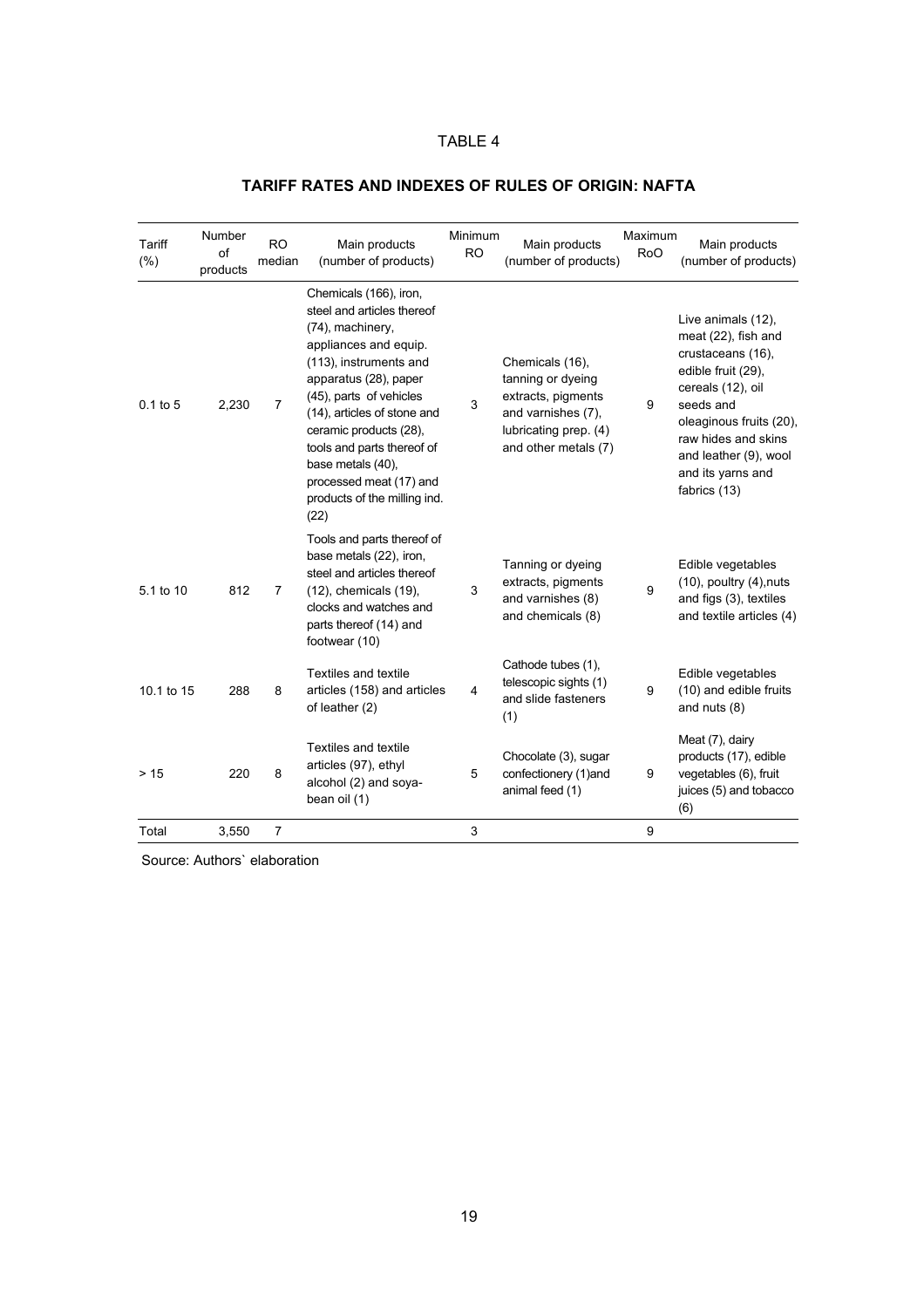# **TARIFF RATES AND INDEXES OF RULES OF ORIGIN: MERCOSUR**

| Tariff<br>(% ) | Number<br>of<br>products | <b>RO</b><br>median | Main products<br>(number of products)                                                                                                                                                                                                                                                                                   | Minimum<br>Ro <sub>O</sub> | Main products<br>(number of products)                                                                                                          | Maximum<br>R <sub>o</sub> O | Main products<br>(number of products)                                                                                                                   |
|----------------|--------------------------|---------------------|-------------------------------------------------------------------------------------------------------------------------------------------------------------------------------------------------------------------------------------------------------------------------------------------------------------------------|----------------------------|------------------------------------------------------------------------------------------------------------------------------------------------|-----------------------------|---------------------------------------------------------------------------------------------------------------------------------------------------------|
| $2.1$ to 5     | 278                      | 6                   | Machinery, appliances and<br>equipment (7) and hydraulic<br>cement (2)                                                                                                                                                                                                                                                  | 4                          | Mineral products (12),<br>machinery,<br>appliances and equip.<br>(10), instruments and<br>apparatus (7), pulp of<br>wood (5) and rubber<br>(4) | 9                           | Live animals (5),<br>cereals (9), oil seeds<br>and oleaginous fruits<br>(13) and mineral<br>products (41)                                               |
| 5.1 to 10      | 1,089                    | 6                   | Machinery, appliances and<br>equipment (30), textiles (9)<br>and iron, steel and articles<br>thereof $(3)$                                                                                                                                                                                                              | $\overline{2}$             | Machinery for the<br>manufacture of felt or<br>nonwovens (1)                                                                                   | 9                           | Meat (3), fish and<br>crustaceans (23),<br>edible vegetables<br>(21), coconut, Brazil<br>nuts and edible fruits<br>(4), coffee, maté and<br>spices (27) |
| 10.1 to 15     | 1,337                    | 5                   | Chemicals (169), plastics<br>(74), paper (35), textiles and<br>textile articles (34), glass<br>and glassware (16), iron,<br>steel and articles thereof (55),<br>articles of copper (38), of<br>nickel (9) and of aluminum<br>(16)                                                                                       | $\overline{c}$             | Machinery and<br>apparatus for isotopic<br>separation, and parts<br>thereof $(1)$                                                              | 9                           | Tobacco (2) and milk<br>(2)                                                                                                                             |
| >15            | 1,839                    | 7                   | Processed meat (20),<br>sugars (11), cereal and<br>products of the milling<br>industry (18), miscellaneous<br>edible preparations (11),<br>articles of leather (22),<br>textiles and textile articles<br>(331), iron, steel and articles<br>thereof (37), tools (55) and<br>machinery, appliances and<br>equipment (48) | 4                          | Machinery,<br>appliances and<br>equipment (127),<br>instruments and<br>apparatus (38)                                                          | 9                           | Milk (5) and waters<br>(2)                                                                                                                              |
| Total          | 4,543                    | 6                   |                                                                                                                                                                                                                                                                                                                         | $\overline{c}$             |                                                                                                                                                | 9                           |                                                                                                                                                         |

Source: Authors` elaboration

Note: Tariffs for machinery, equipment and tools are those used in Brazil. Tariffs with rates between 0% and 2% in Mercosur apply for goods not produced regionally.

The results obtained for both EU-GSP and Nafta (Tables 3 and 4) present a very similar pattern:

a) there is a positive correlation between the degree of restrictiveness of the RoO, represented by the median values, and the tariff rate levels; for Nafta, the concentration of textile and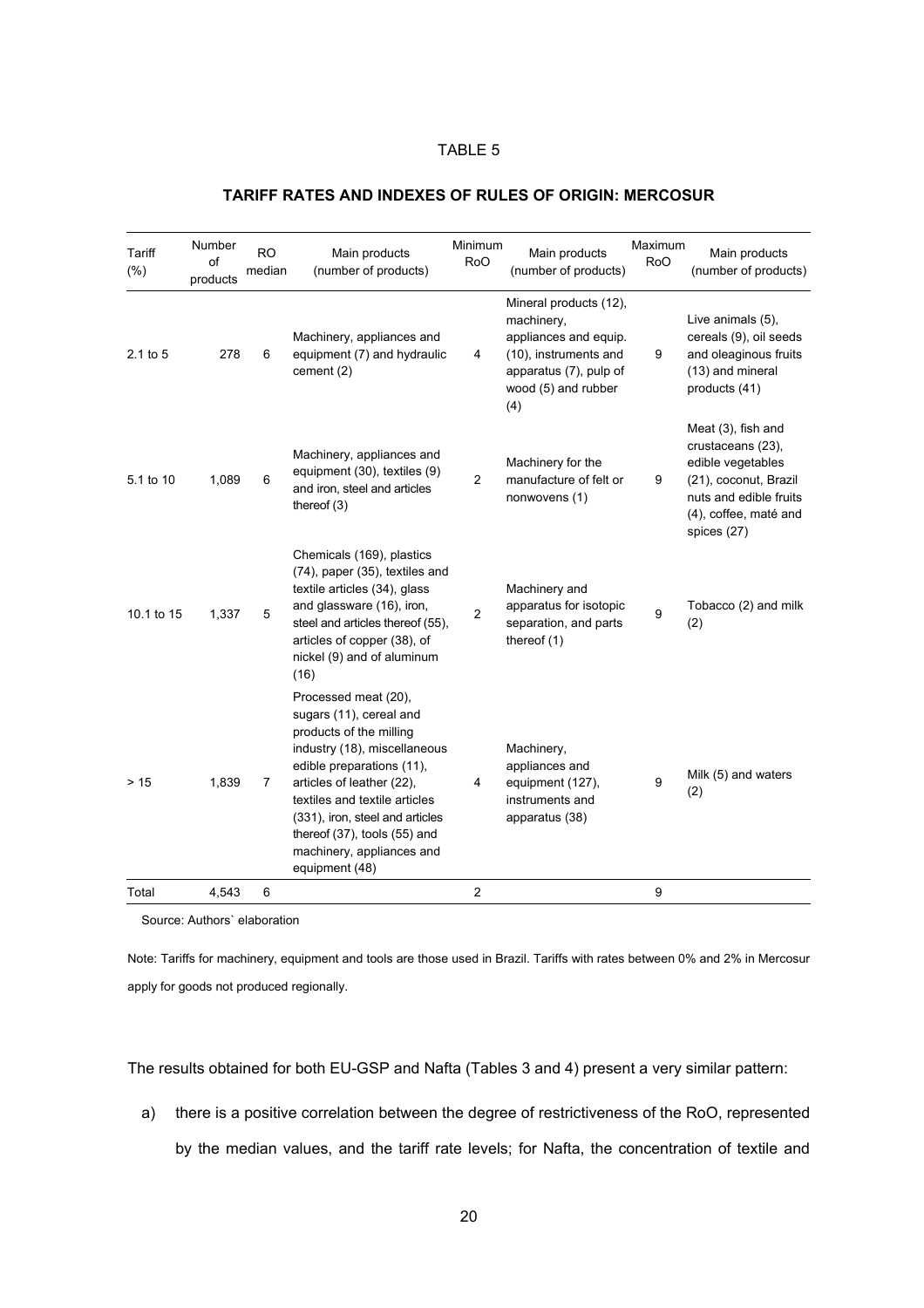apparel products with tariffs exceeding 10% and with the highest median value of the RoO (level 9) suggest the proportions of the protection afforded to those industries. In the EU-GSP scheme this position is fulfilled mostly by the agricultural sector;

- b) looking at the statistical values of medians, the less stringent RoO include products such as machinery, equipment, tools and appliances, chemicals, among other manufactured products; in the EU-GSP, these products are mainly grouped into levels 6 and 7, representing 84% of the total, whereas in the Nafta they account for 63% of the total products (level 7);
- c) at the bottom of the RoO median column, the highest degrees of restrictiveness can be identified in textiles and clothing (level 8) as well as agricultural and animal products and their derivatives (level 9), in the EU-GSP, whereas in the Nafta, most of the products consist of textile and clothing products; and
- d) in both regimes, the column containing the main products with the maximum degree of restrictiveness in terms of RoO (level 9) is completely filled with agricultural and animal products.

The results obtained for Mercosur (Table 5) are not strictly comparable to the previous ones, simply because the RoO is not so relevant. Statistics regarding the median reveal that the lowest degree of restrictiveness of RoO (level 5) are mostly related to chemicals, steel and other metal products, while the highest degree (level 7) includes textile and clothing and agricultural products.

Products showing the maximum value for that index, shown in the last column, consist mostly of products belonging to the "wholly obtained" category, such as mineral resources and live animals, for which, by definition, the highest degree of restrictiveness should be assigned.

The configuration presented by Mercosur differs from that of the other blocs due to the fact that only a relatively small group of products does not share a common external tariff (capital goods and information technology and telecommunications products). The need of real functional RoO does not in fact apply to the rest of the goods traded by the member-countries. In sum, for Mercosur, no positive correlation apparently exists between tariff levels and the degree of restrictiveness of RoO.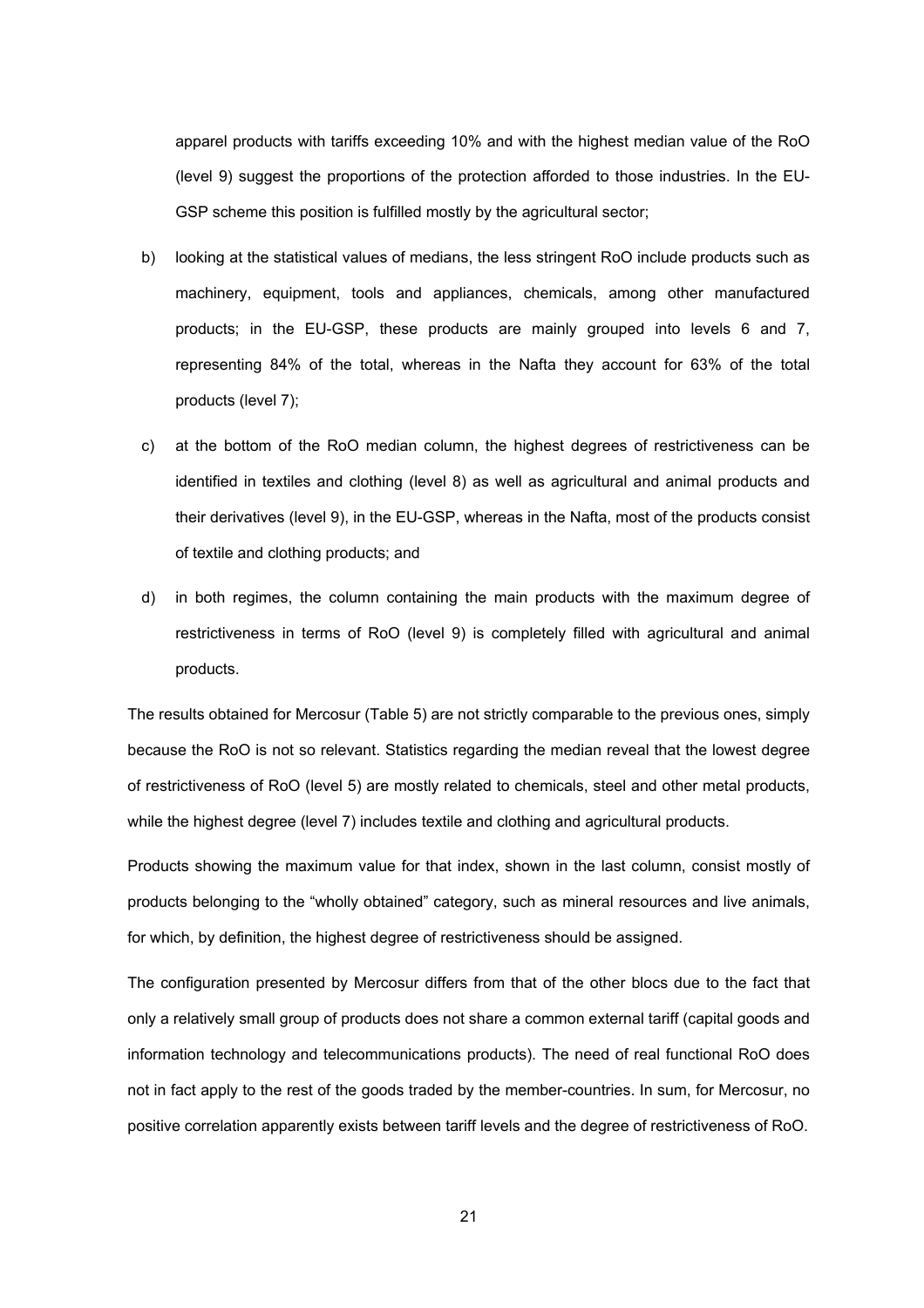#### **4. CONCLUSIONS**

The disseminated use of discretionary RoO is justified by the growing formation of free trade (FTA) and preferential trade areas (PTA), in which member countries apply their own trade policies to third countries, including differentiated import tariff rates. In order to ensure that only the countries entitled to the special treatment receive it, it is necessary to prevent the transshipment of goods produced in third countries, through the exportation to the member partner that maintains the lowest tariffs.

RoO seek to assign origin to products that benefit from concessions granted among PTAs paving the way back from the process of globalization of productive processes. Nevertheless, the potential burden of their utilization should not be minimized.

First, RoO induce the firms in a PTA to use a greater and often more expensive amount of regional inputs, so that they can sell duty-free in the preferential market. This option diminishes the potential liberalizing effects of free trade: the high costs of intermediate goods affect the production of final goods, reducing their demand and afterwards the demand for local inputs.

Therefore, it is a mechanism that induces trade diversion. It is common knowledge that the magnitude of the diversion is directly proportional to the difference between the most-favorednation tariffs and the preferential tariffs. Thus, it is extremely important for such a difference to be as small as possible, which is easier to occur when the MFN tariffs are low.

The increase in the production costs is worsened by the burden of the administrative costs related to the certification of origin of the goods, which are imposed on the exporters and, in many times, on importers and on government agencies.

Secondly, an extremely negative aspect consists on the possibility of using RoO as a "hidden protection" mechanism, replacing other trade and non-trade barriers, such as tariffs and quotas, which are increasingly criticized in multilateral forums. As observed, the incidence of more stringent criteria for determining origin is more easily detected in sensitive sectors of developed countries, which often display the highest tariffs, such as agricultural products, processed food, textiles, clothing, and footwear. The results obtained reveal that preferential tariffs, granted unilaterally or in

<u>22 and 23 and 23 and 23 and 23 and 23 and 23 and 23 and 23 and 23 and 23 and 23 and 23 and 23 and 23 and 23 and 23 and 23 and 23 and 23 and 23 and 23 and 23 and 23 and 23 and 23 and 23 and 23 and 23 and 23 and 23 and 23 a</u>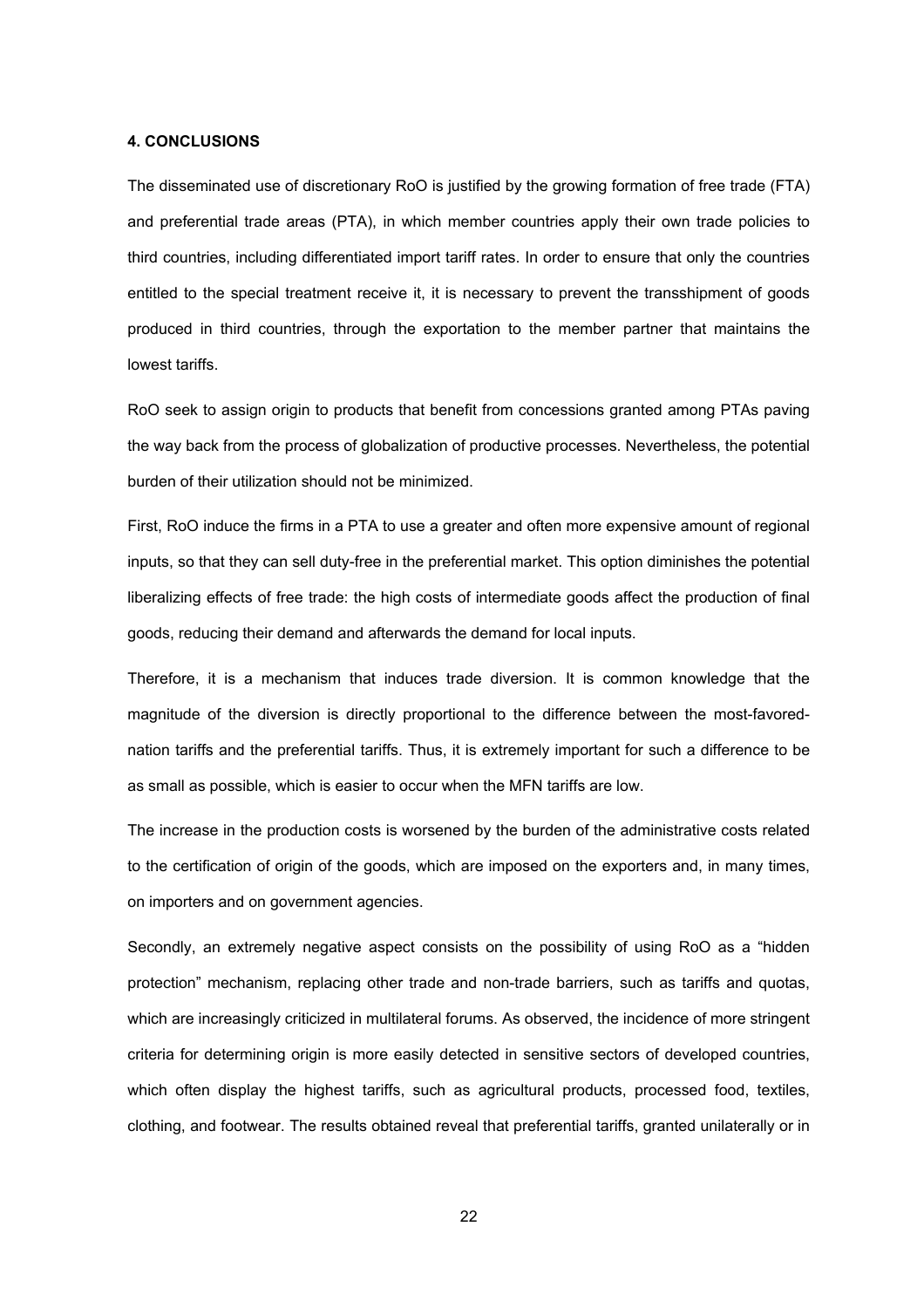trade agreements, may be totally or partially neutralized by a growing number of requirements, which may combine various criteria to characterize a "substantial transformation" of a commodity.

Considering that the negotiations of RoO in preferential trade agreements are carried out on an "industry-by-industry" or "sector-by-sector" basis, the chances of "rent-seeking" are much more favorable for the most powerful and influential productive sectors. The analysis performed in this paper confirms that those organized private groups seldom miss these opportunities.

Given the inexorability of free trade areas and similar associations, a basic suggestion to reduce the observed distortions would be the adoption of limits on the content of RoO and of a future single rule for all products, like a certain percentage of value added.

An additional measure in favor of a more effective trade liberalization between preferential partners that preserve their own external tariffs would be, as pointed out, to reduce the tariffs applied to the trade with third countries.

Finally, even though Mercosur is still an incomplete customs union, it has been proved that the adoption of a CET helps to discourage the use of RoO in order to increase the protection level of certain productive segments.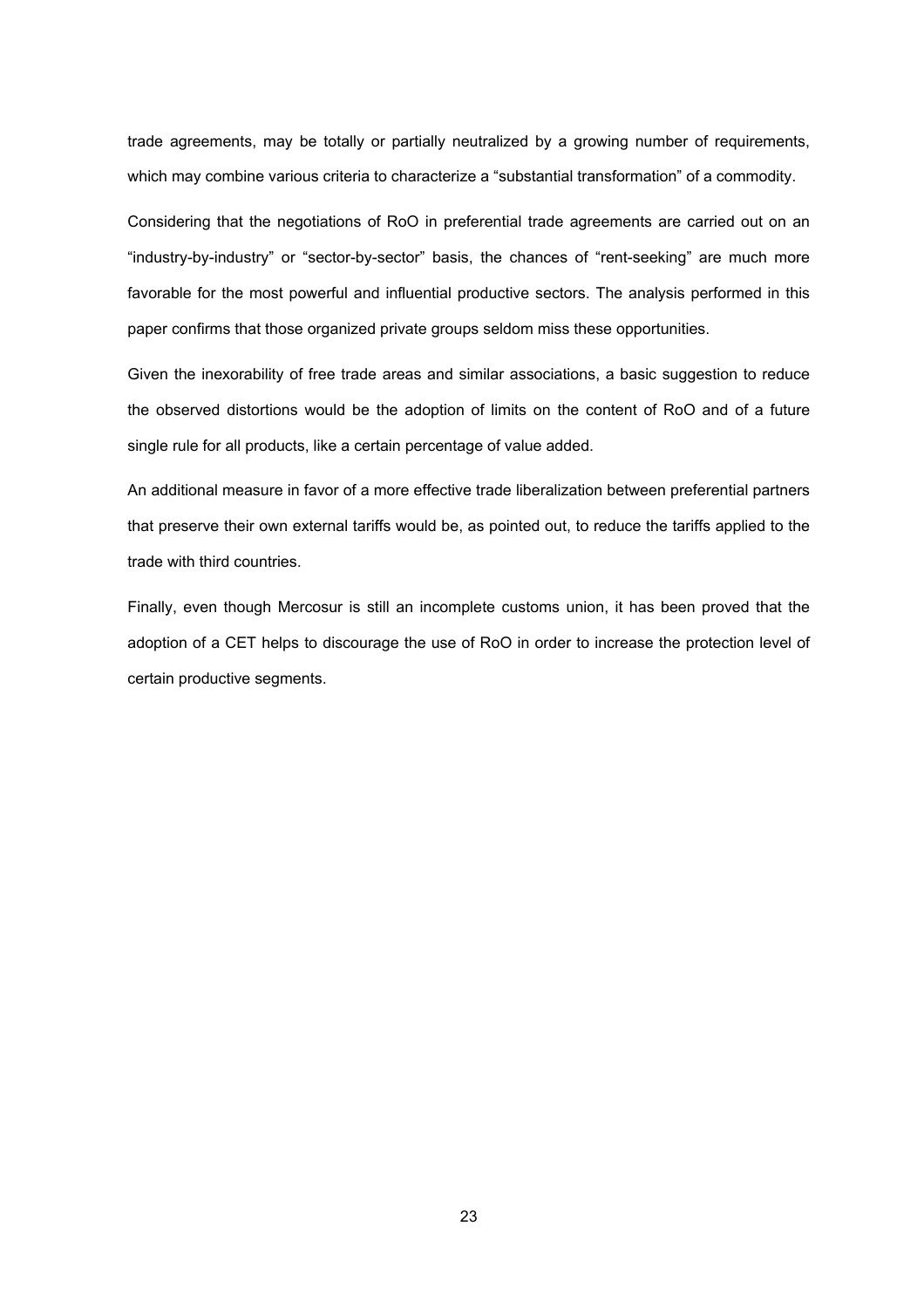#### **REFERENCES**

- ACE. Acordo de Complementação Econômica, 18. *Quadragésimo Quarto Protocolo Adicional*. Argentina, Brasil, Paraguai e Uruguai. 25 de março de 2004 (Decisão CMC, 20/02).
- ANSON, J. *et alii*. *Rules of origin in North-South preferential trading arrangements with an application to NAFTA*. Sep. 2003, mimeo.
- BRENTON, P., MANCHIN, M. *Making EU trade agreements work: the role of rules of origin.* Brussels: Centre for European Policy Studies, Mar. 2002 (CEPS Working Document, 183).
- DESTLER, I. M. *Rules of origin and US trade policy.* University of Maryland and Institute for International Economics, Sep. 2004, mimeo.
- ESTEVADEORDAL, A. Negotiating preferential market access: the case of the North American Free Trade Agreement. *Journal of World Trade*, v. 34, n. 1, Feb. 2000.
- ESTEVADEORDAL, A., SUOMINEN, K. *Rules of origin: a world map and trade effects.*  Washington, D.C.: IDB, 2003, mimeo.
- KOSKINEN, M. *Excess documentation costs as a non-tariff measure: an empirical analysis of the effects of documentation costs*. Swedish School of Economics and Business Administration, 1983 (Working Paper).
- KRISHNA, K. *Understanding rules of origin*. Cambridge, MA: NBER, Feb. 2005 (Working Paper Series, 1.150).
- KRISHNA, K., KRUEGER, A. Implementing free trade areas: rules of origin and hidden protection. In: DEARDOFF, A., LEVINSOHN, J., STERN, R. (eds.). *New directions in trade theory*. Michigan: University Michigan Press, 1995.
- KUME, H. *Uma nota sobre o regime de origem no Mercosul*. Rio de Janeiro: IPEA, maio 1995 (Texto para Discussão, 373).
- SECEX/MDIC. *Funcionamento do sistema geral de preferências da União Européia (informações gerais).* Maio 2004 (Circular Secex, 27).